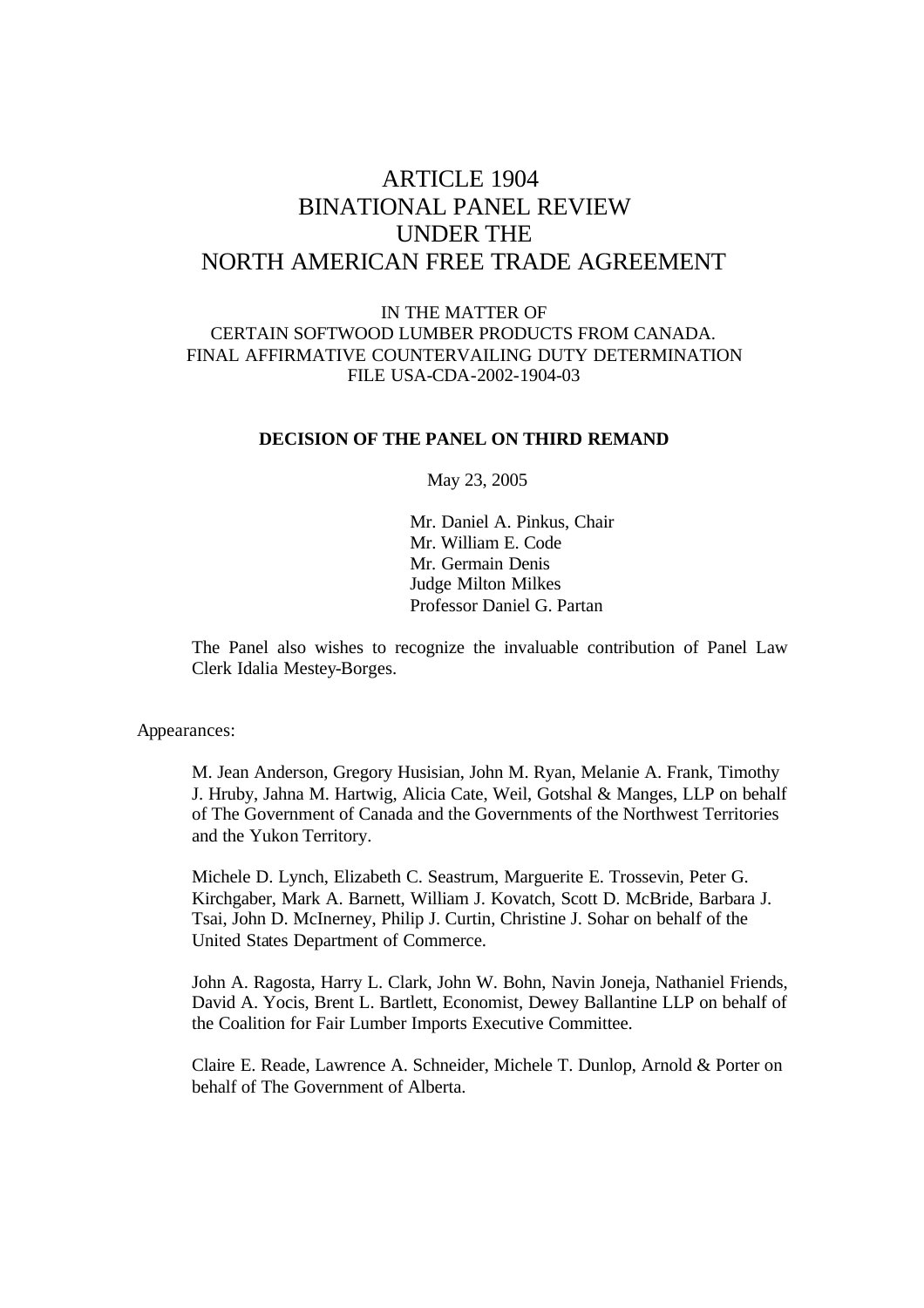Spencer S. Griffith, Karen Bland Toliver, Bernd G. Janzen, Thea D. Rozman, Akin, Gump, Strauss, Hauer & Feld, LLP on behalf of The Government of British Columbia.

Michele Sherman Davenport, Dennis James, Jr., Cameron & Hornbostel LLP, on behalf of the Governments of Manitoba and Saskatchewan.

Mark S. McConell, Lynn G. Kamarck, Christopher S. Stokes, Deen Kaplan, Ajay Kuntamukkala, Behnaz Kibria, Johnathan T. Stoel, Hogan & Hartson, LLP on behalf of The Government of Ontario.

Matthew J. Clark, Keith R. Marino, F. Alexander Amrein, Christina Benson, Nancy A. Noonan, Arent, Fox, Kintner, Plotkin, & Kahn on behalf of The Gouvernement du Québec.

W. George Grandison, John R. Labovitz, Anthony C. Epstein, Mark A. Moran, Matthew S. Yeo, Mary T. Mitchell, Asron R. Hutman, Steptoe & Johnson; Brian R. Canfield, Farris, Vaughn, Wills & Murphy on behalf of the British Columbia Lumber Trade Council.

Elliot J. Feldman, John J. Burke, Arland M. DiGirolamo, Michael S. Snarr, Baker & Hostetler LLP on behalf of Tembec Inc., the Ontario Forest Industries Association and the Ontario Lumber Manufacturers Association.

Robert C. Cassidy, Jr., Wilmer Cutler Pickering Hale and Dorr, LLP on behalf of the Québec Lumber Manufacturers Association.

John E. Corette, III, Piper Rudnick LLP; Michael A. Hertzberg, Howrey Simon Arnold & White LLP, on behalf of the Maritime Lumber Bureau, The Maritime Provinces, and the producers located in the Maritime Provinces.

Stephen S. Spraitzar , Law Offices of George R. Tuttle, on behalf of Anderson Wholesale, Inc.

Veronique Lanthier, O'Melveny & Myers on behalf of Bowater Incorporated.

Jamie M. Wilks, McMillan Binch on behalf of the Canadian Lumber Remanufacturers' Alliance.

Julie C. Mendoza, Donald B. Cameron, Kaye Scholer LLP on behalf of Canfor Corporation.

Charles Owen Verrill, Wiley Rein & Fielding LLP on behalf of Doman Industries and Enyeart Cedar Products, LLC.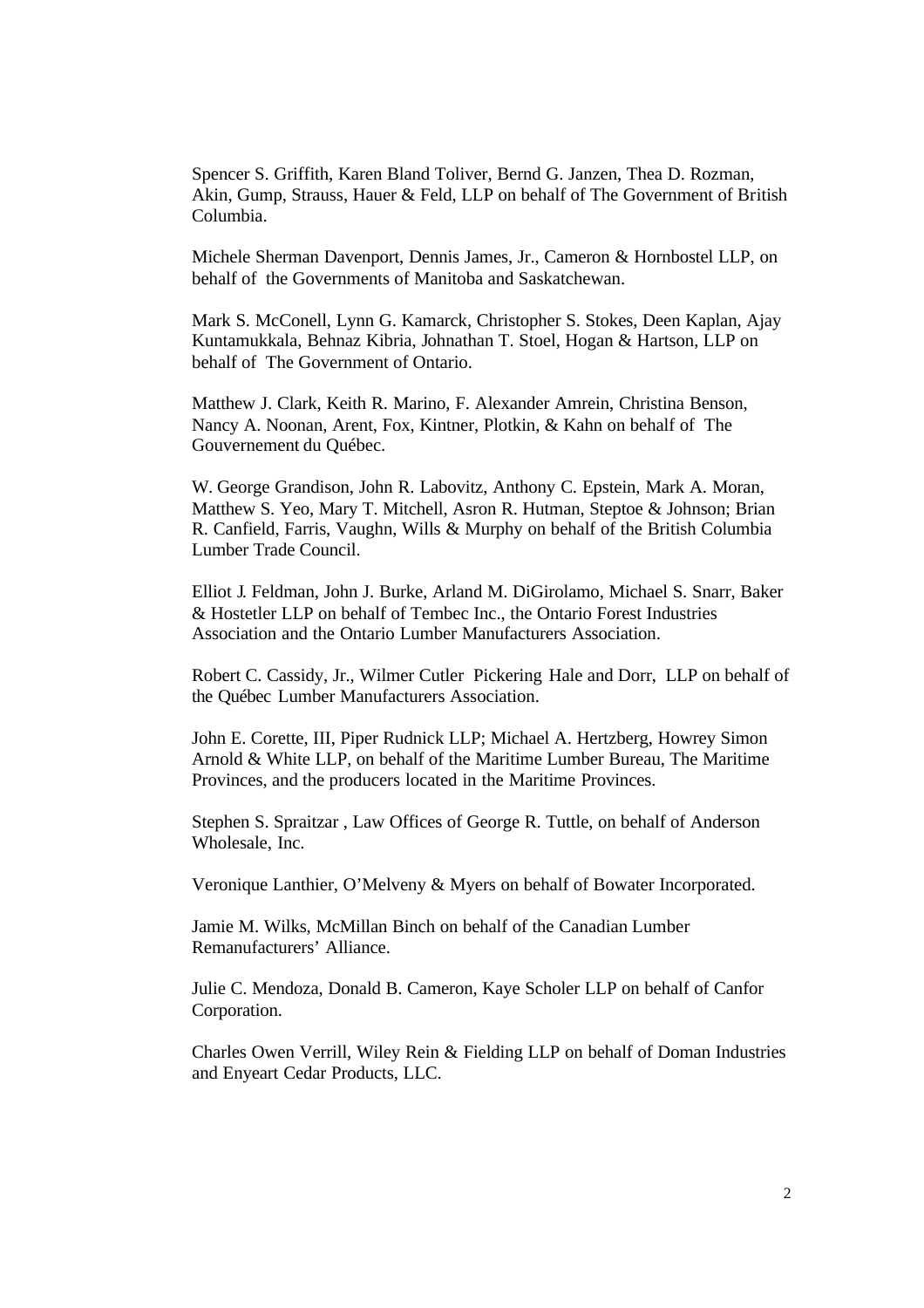Harvey M. Applebaum, Covington & Burling on behalf of Domtar Industries Inc., and Domtar Inc.

Livingston Wernecke, Betts, Patterson & Mines, P.S. on behalf of Fred Tebb Sons, Inc.

Mark R. Sandstrom, Thompson Hine LLP on behalf of Goodfellow Inc.

Robert B. Luce on behalf of Idaho Timber Corporation.

William D. Kramer, Verner, Lipfert, Bernhard, McPherson and Hand on behalf of J.D. Irving, Limited.

Kenneth G. Weigel, Kirkland & Ellis on behalf of Lindal Cedar Homes, Inc.

C. Charles Lumbert on behalf of Moose River Lumber Company.

Susan Casey-Lefkowitz on behalf of the Natural Resources Defense Council.

Charles M. Gastle, Shibley Righton LLP on behalf of NorSask Forest Products, Inc., and the Meadow Lake Tribal Council.

Richard Bennett on behalf of Shearer Lumber Products.

Charles Thomason behalf of Shuqualak Lumber Company.

Thomas Peele, Baker & Mckenzie on behalf of Slocan Forest Products, Ltd.

Jeffrey E. Livingston, Holland & Knight on behalf of Tolko Industries, Ltd.

W.J. Rusty Wood on behalf of Tolleson Lumber Company, Inc.

Sam Kalen, Van Ness Feldman on behalf of the U.S. Red Cedar Manufacturers Association.

William Silverman, Hunton & Williams on behalf of Weldwood of Canada Limited.

Gracia Berg, Lisa A. Murray, Gibson, Dunn & Crutcher, LLP on behalf of West Fraser Mills, Ltd.

Matthew M. Nolan, Miller & Chevalier on behalf of Weyerhauser Company.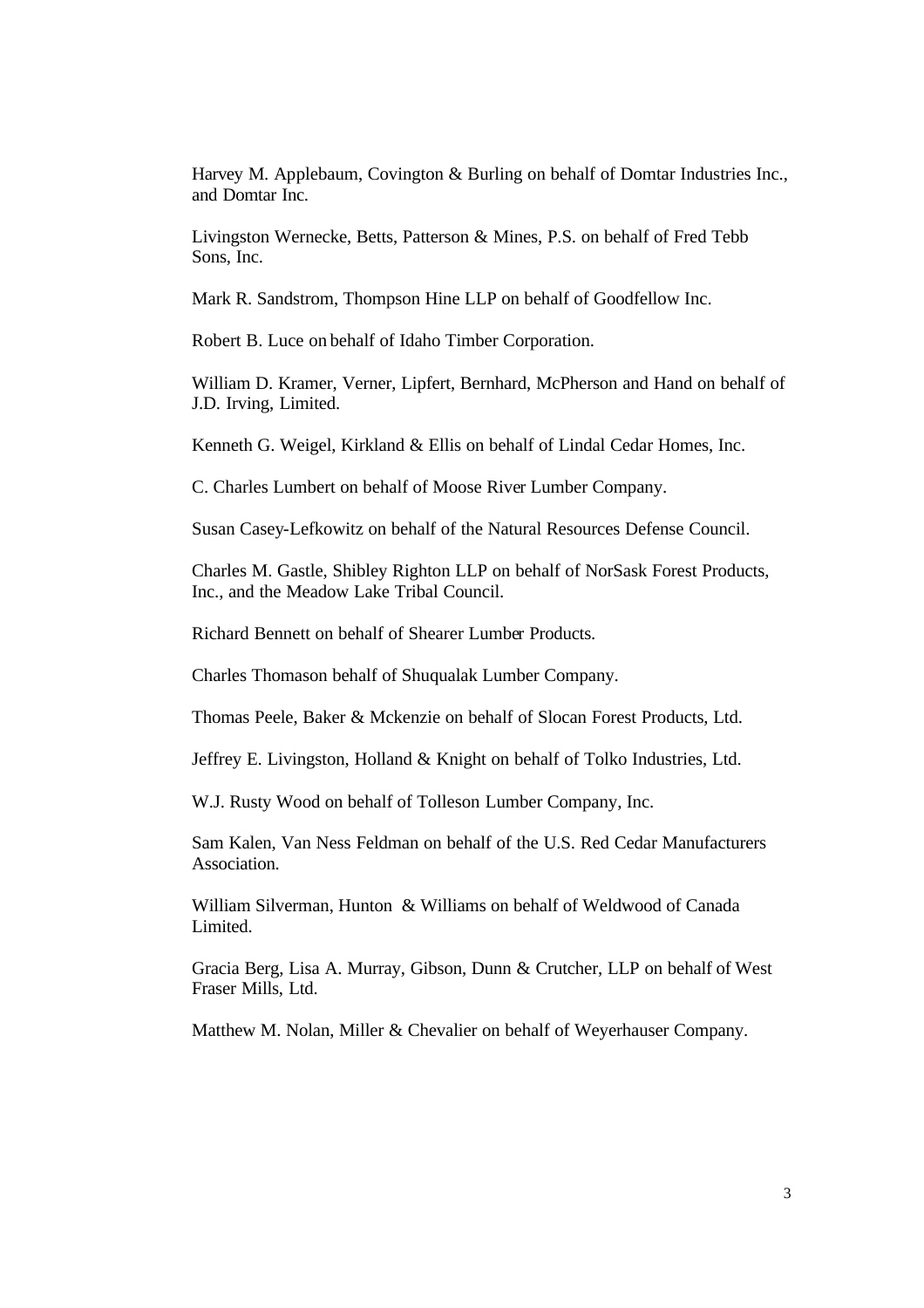## **I. INTRODUCTION**

This Panel was constituted pursuant to the North American Free Trade Agreement ("NAFTA") to review challenges to the Final Affirmative Countervailing Duty Determination issued by the U.S. Department of Commerce ("Commerce," "the Department," or "The Investigating Authority") relating to certain softwood lumber products from Canada. *See Notice of Final Affirmative Countervailing Duty Determination and Final Negative Critical Circumstances Determination: Certain Softwood Lumber Products from Canada*, 67 Fed. Reg. 15545 (April 2, 2002) ("Final Determination").

 In the Final Determination, Commerce concluded that provincial stumpage programs under which Canadian provinces confer rights to harvest standing timber on government owned forestlands are subsidies to producers of softwood lumber which are countervailable under United States law. The Department calculated the subsidy to be 19.34 % *ad valorem.*

Following extensive briefing, three days of oral argument were held in Washington, D.C. on April 15, 16 and 17, 2003. On August 13, 2003 this Panel issued its first decision which ruled that the Final Determination properly found the elements necessary to support the conclusion that the Canadian Provincial governments provided a countervailable subsidy to timber harvesters, but that the Investigating Authority had not properly calculated the benefit flowing from the subsidy. The case was remanded to the Department to, *inter alia,* redetermine the benefit. In order to accomplish this task the Department sought additional information from the Canadian parties following which, on January 12, 2004, Commerce issued its Remand Determination ("First Remand Determination"). In that document the Investigating Authority calculated a revised countervailing duty rate of 13.23 percent *ad valorem*. In so doing, the Department, pursuant to the August 13, 2003 Decision of the Panel, revised its benefit methodology.

Both the Petitioner, The Coalition for Fair Lumber Imports Executive Committee, and the Canadian parties raised numerous objections to the Department's First Remand Determination. After briefing by the parties, a second oral hearing was held on April 1, 2004 in Washington, D.C. On June 7, 2004 this Panel rendered a second decision, remanding the matter to the Investigating Authority once again, to address certain issues and redetermine the benefit, if any. This the Department did in its Second Remand Determination of July 30, 2004, finding a revised subsidy rate of 7.82%, *ad valorem*.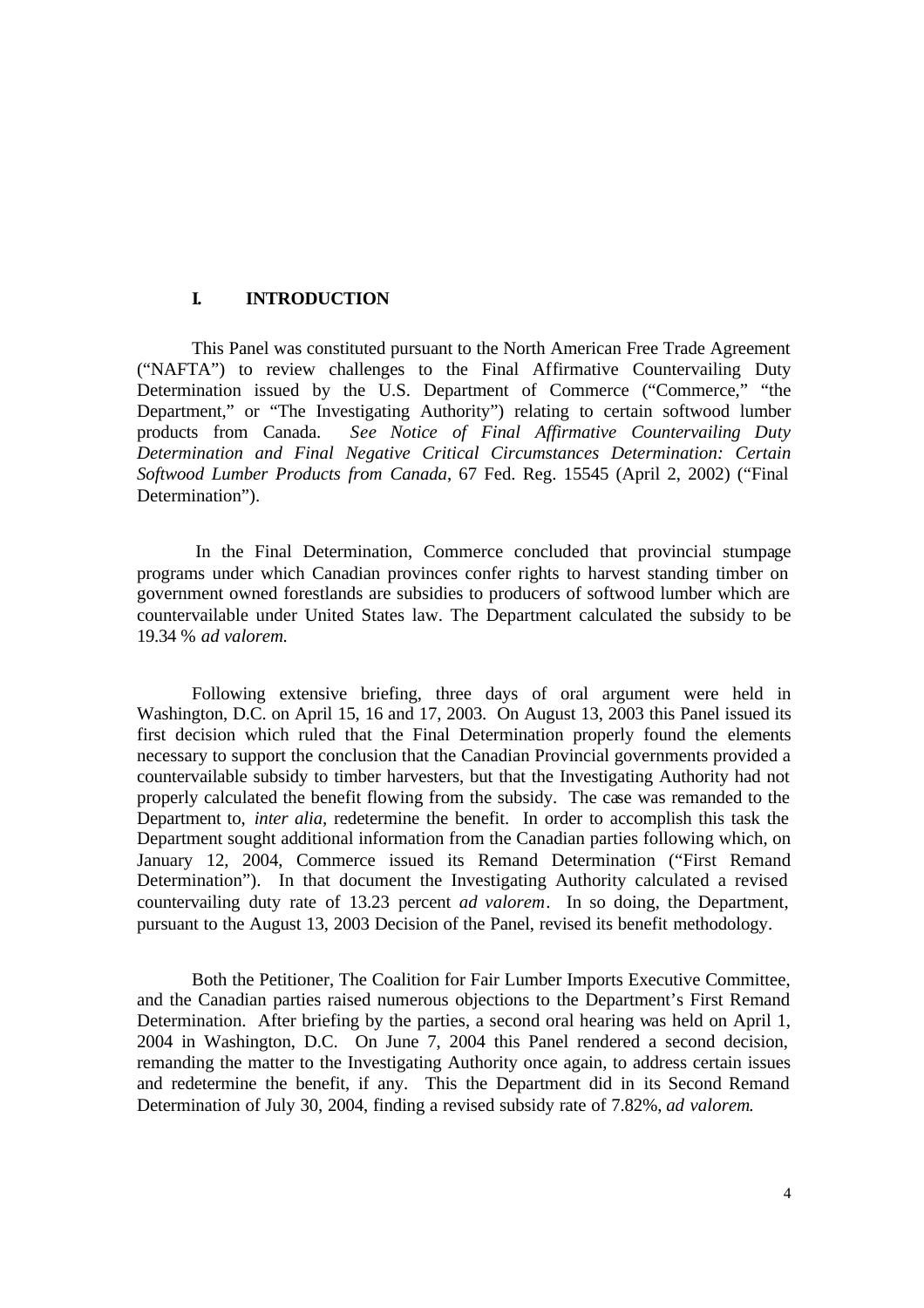The Canadian parties raised a number of issues in opposition to the Second Remand Determination. In addition, the Petitioner contested the overall methodology used by the Department in both of the Remand Determinations. Petitioner also filed briefs in support of the Department's decision. This Panel rendered another decision on December 1, 2004 remanding to the Department once again with instructions to address a number of issues involved in the calculation of the subsidy. Commerce, on January 24, 2005, issued its Third Remand Determination, and several parties have now sought review of this Determination.

Familiarity with the history of this matter and with the prior decisions of this panel will generally be assumed. However a brief summary of the posture of this case will be helpful to the reader. In the Final Determination, the Investigating Authority found that stumpage systems administered by the Canadian provincial governments conferred a benefit upon producers of softwood lumber within the meaning of 19 U.S.C. 771(5)(E).<sup>1</sup> Paragraph (iv) of subsection (E) further provides that a benefit is conferred when the government provides a good (standing timber, in this case) for less than adequate remuneration. The adequacy of remuneration:

…shall be determined in relation to prevailing market conditions for the good or service being provided…in the country which is subject to the investigation or review. Prevailing market conditions include price, quality, availability, marketability, transportation, and other conditions of…sale. 19 U.S.C. 771(5)(iv).

In order to determine whether the prices the Provinces charged for stumpage conferred a benefit, the Investigating Authority created benchmark prices for comparison purposes. Commerce sought to apply its regulations which call for, in the first instance, "market prices for the good or service from actual transactions within the country under investigation (including imports)."<sup>2</sup> However, it rejected the use of prices for Canadian timber. Although the Panel expressed some skepticism regarding the justification for Commerce's refusal to use transactions in Canada, under the deferential standard of review applicable to panel reviews, we upheld Commerce's decision.

Commerce, in the Final Review, then applied the standard set out in the second tier of the hierarchy set forth in the regulation, which provides, in pertinent part:

<sup>&</sup>lt;sup>1</sup> The Department also found other necessary elements for the imposition of countervailing duties under section 771(5), namely that the government provided a financial contribution, and that the benefit was specific. This Panel's previous opinions did not disturb these findings, and accordingly only the benefit part of the formula is at issue at this time.

 $2^{2}$  19 U.S.C. 351.511(a)(2).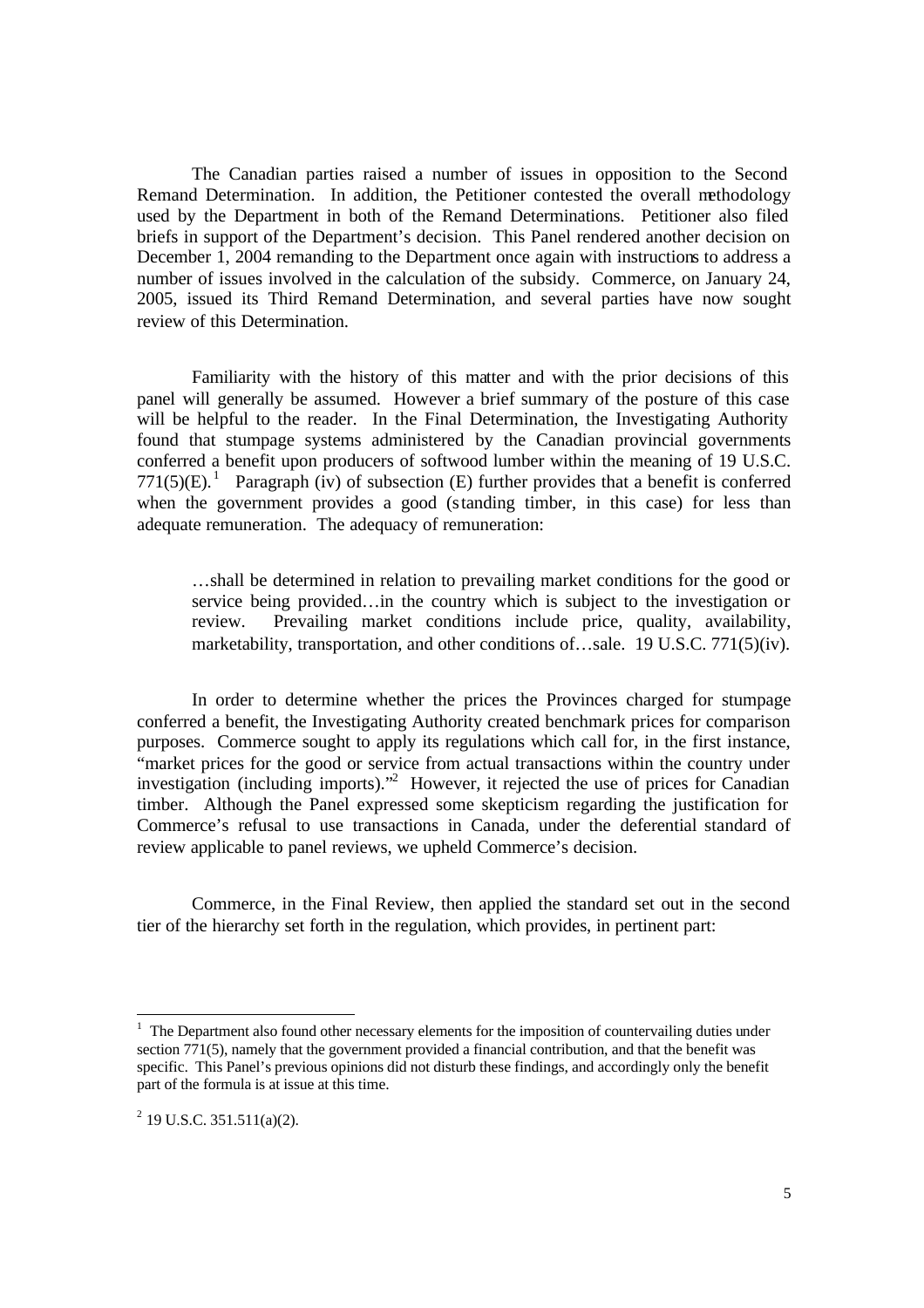**…** if actual market-determined prices are unavailable in the country under investigation, world market prices that would be available to purchasers in the country under investigation.19 U.S.C. 351.511(a)(2)(ii).

 In applying this standard, the Department created benchmark prices based upon prices for U.S. stumpage, adjusted for various factors intended to reflect market conditions in Canada. This Panel ruled that the use of benchmark prices so derived was not supported by substantial evidence and was therefore contrary to law. Accordingly, the matter was remanded to the Department for further consideration.

In its First Remand Determination, the Investigating Authority created a new methodology for establishing benchmark prices, this time under the third tier of the cited regulation, which provides:

if there is no world market price available to purchasers in the country in question, an assessment of whether the government price is consistent with market principles. 19 U.S.C. 351.511(a)(2)(iii).

 This methodology was based upon the premise that a benchmark could be developed if there were sales of logs which were traded without the intervention of government programs. The Department stated its rationale as follows:

**…** in considering what prices to use as benchmarks to measure the adequacy of remuneration for standing timber, we started with the fact that log markets and standing timber markets are both primary markets from which lumber manufacturers obtain wood fiber. Lumber manufacturers start with finished lumber prices and subtract their own, non-wood production costs to determine the maximum amount they would be willing to pay for logs. The independent log seller, in turn, starts with the price of the log it could receive, and subtracts harvesting and transportation costs to arrive at the maximum it would be willing to pay for stumpage. The landowner, in turn, will charge the maximum stumpage price the independent logger would pay.<sup>3</sup> (*footnote omitted*)

 Both the Petitioner and the Canadian parties raised objections to the use of benchmarks derived from sales of logs from private forests. However, the Panel found that the approach taken by Commerce was not unreasonable. It did find, however, that the calculations were not wholly supported by substantial evidence. Therefore, the matter was, once again, remanded to the Department to address these issues. In addition, the Investigating Authority requested that the Panel remand for further consideration of several items.

<sup>&</sup>lt;sup>3</sup> First Remand Determination at 11 (Jan. 12, 2004).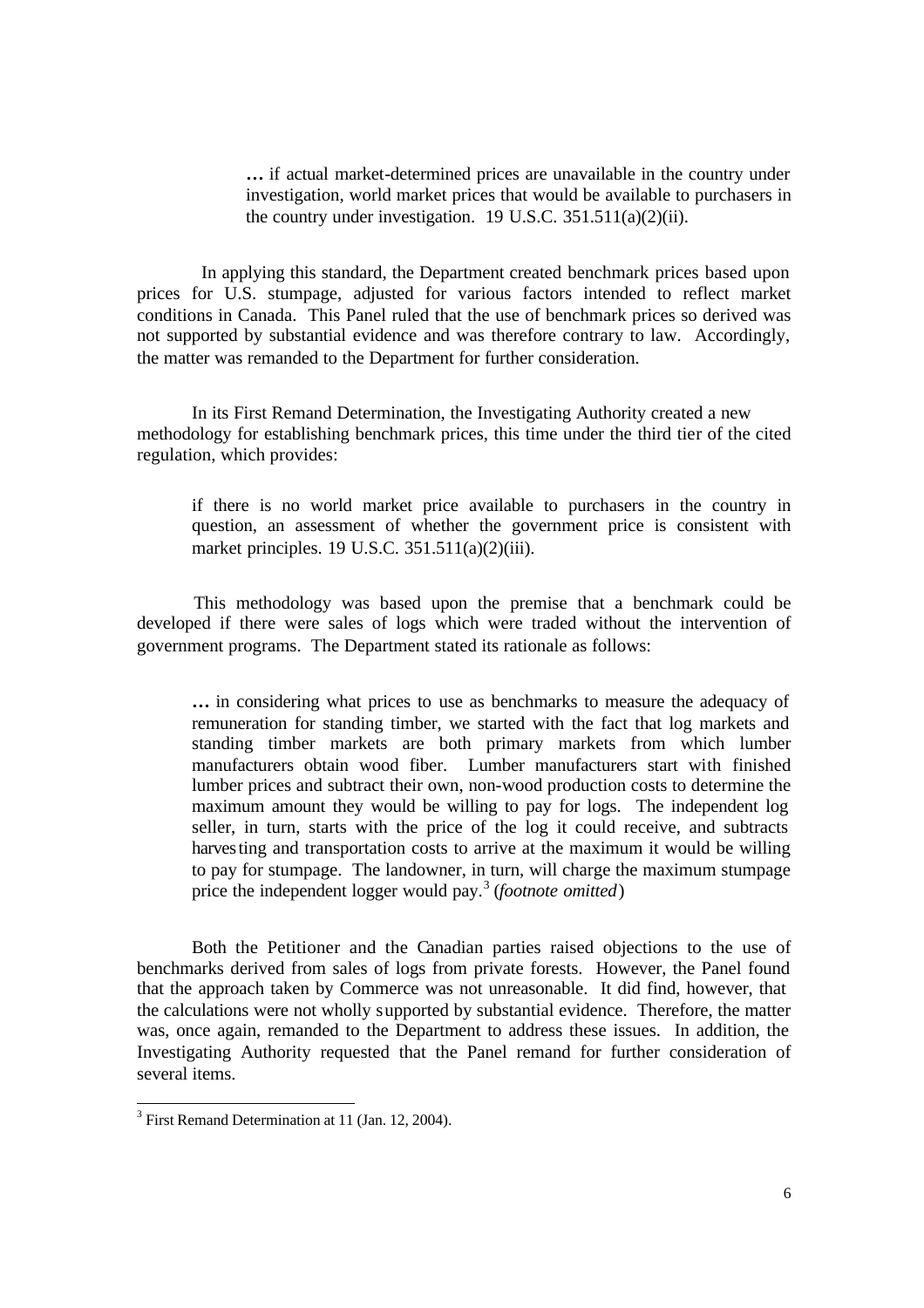While the issues to be reconsidered generally fall under the rubric of calculation methodology, there are sharp differences among the parties on several of these issues.

#### **II. STANDARD OF REVIEW**

While in prior opinions of this Panel, we have, by way of introduction, discussed the standard of review required to be applied by a binational panel created pursuant to Chapter 19 of the North American Free Trade agreement, we find an extended discussion of the law unnecessary at this time. Therefore, we see no reason to once again recite the case law interpreting this standard. Reference is made, in this connection, to the previous decisions of this Panel. Suffice it to say at this time, that the Panel is required by Section  $516A(b)(1)(B)$  of the Tariff Act of 1930, as amended, to "hold unlawful any determination, finding, or conclusion found…to be unsupported by substantial evidence on the record, or otherwise not in accordance with law…"

In applying the standard of review to this case, where the Department has faithfully followed its stated methodology, the Panel will not re-weigh the evidence leading to its findings of fact, but will give due deference to those findings.

#### **III. REMAND ORDERS**

The Third Remand decision of the Panel directed the Department of Commerce as follows:

- (1) To reinstate the C\$3.46 profit figure in computing the log-seller profit in Alberta.
- (2) To include in the Québec benchmarks the volume of logs for which the Syndicate data does not indicate prices, or to explain why it should not do so, or why it cannot do so.
- (3) To adjust the Québec benchmarks by deducting log-seller profit from both the import and Syndicate prices.
- (4) To consider the conversion factor to be used to convert Syndicate prices in Québec to cubic meters where the data is reported in other forms.
- (5) To include Balsam Fir and Larch in the Ontario SPF benchmark.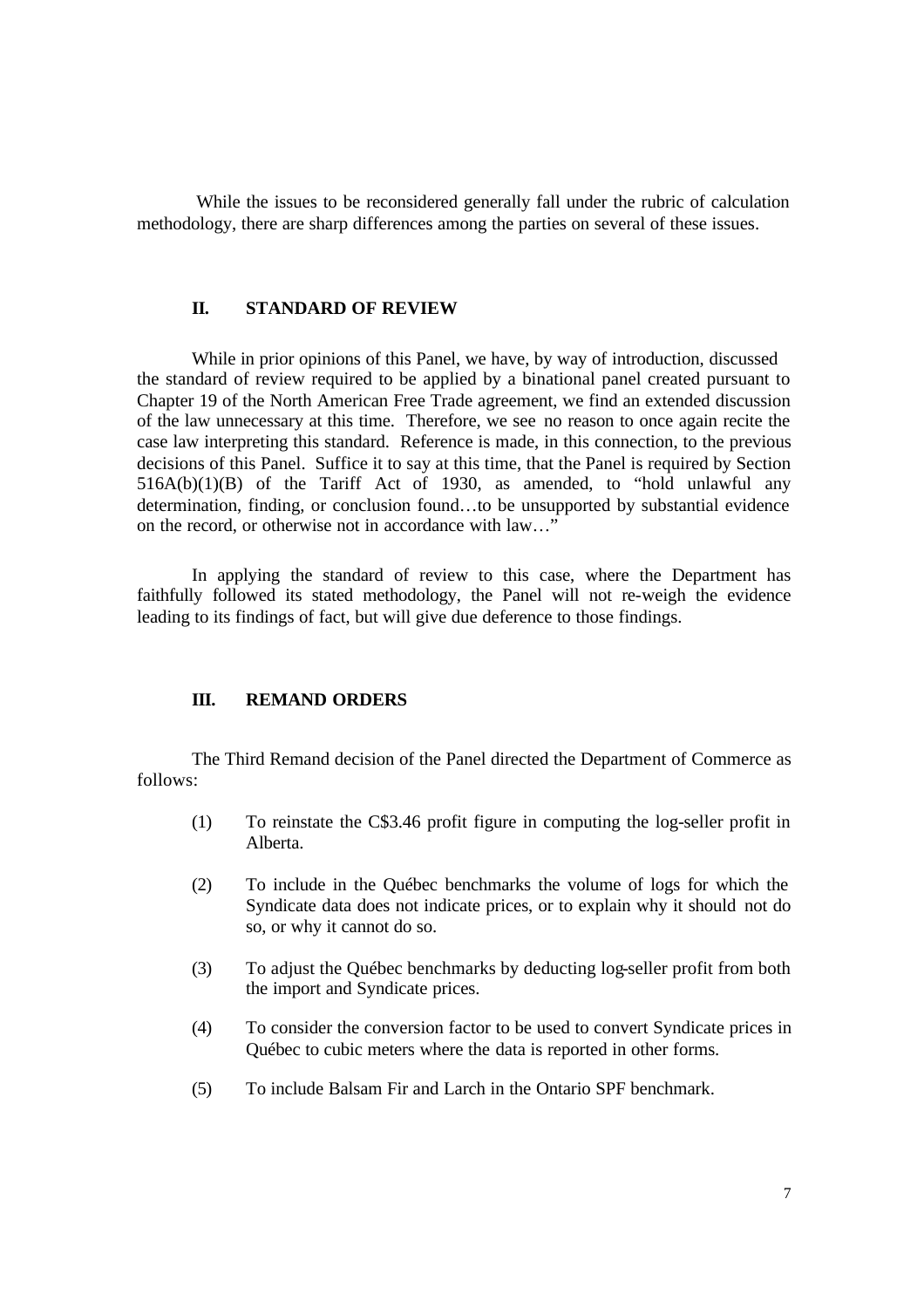- (6) To correct the clerical error in the import statistics for Ontario, which grossly inflated the benchmark.
- (7) To examine the issue of log-seller profit in Ontario. The Department was directed to explain its choice if it determined that it is appropriate to use a surrogate profit figure from some other province.
- (8) To redetermine the net benefit for Ontario.
- (9) To recalculate the British Columbia benchmark taking into account actual market conditions in that province. In so doing, the Department was to perform separate benefit calculations for the Coast and for the Interior using the data available for each region.
- (10) To apply recalculated profit figures for Alberta and Québec in calculating British Columbia stumpage benefits.
- (11) To eliminate the import data in the surrogate benchmarks for Saskatchewan and Manitoba.
- (12) To exclude additional sales that might erroneously be attributed to Bois Omega.

#### **IV. THE REMAND DECISION**

Remand Order (1). The Department, as directed by the Panel has, notwithstanding its continuing objection, reinstated the figure of C\$3.46 as representing log seller profit in Alberta.

Remand Order (4). Commerce revised the factor used to convert volumes of logs in Québec to cubic meters where the data was provided in other measurements. No party takes issue with this action at this time.

Remand Order (5). The Department has included the species Balsam, Larch and Fir in the Ontario SPF benchmark. No party has objected.

Remand Order (6). Commerce corrected a clerical error in the import statistics used to calculate the Ontario benchmark. This, too, has been carried out without objection by the parties.

Remand Order (9). The Investigating Authority recalculated the benchmark prices in British Columbia taking into account actual market conditions in that Province, and specifically developed separate benchmarks for the interior and coastal regions. The Petitioner objects to the calculation of the B.C. benchmark prices.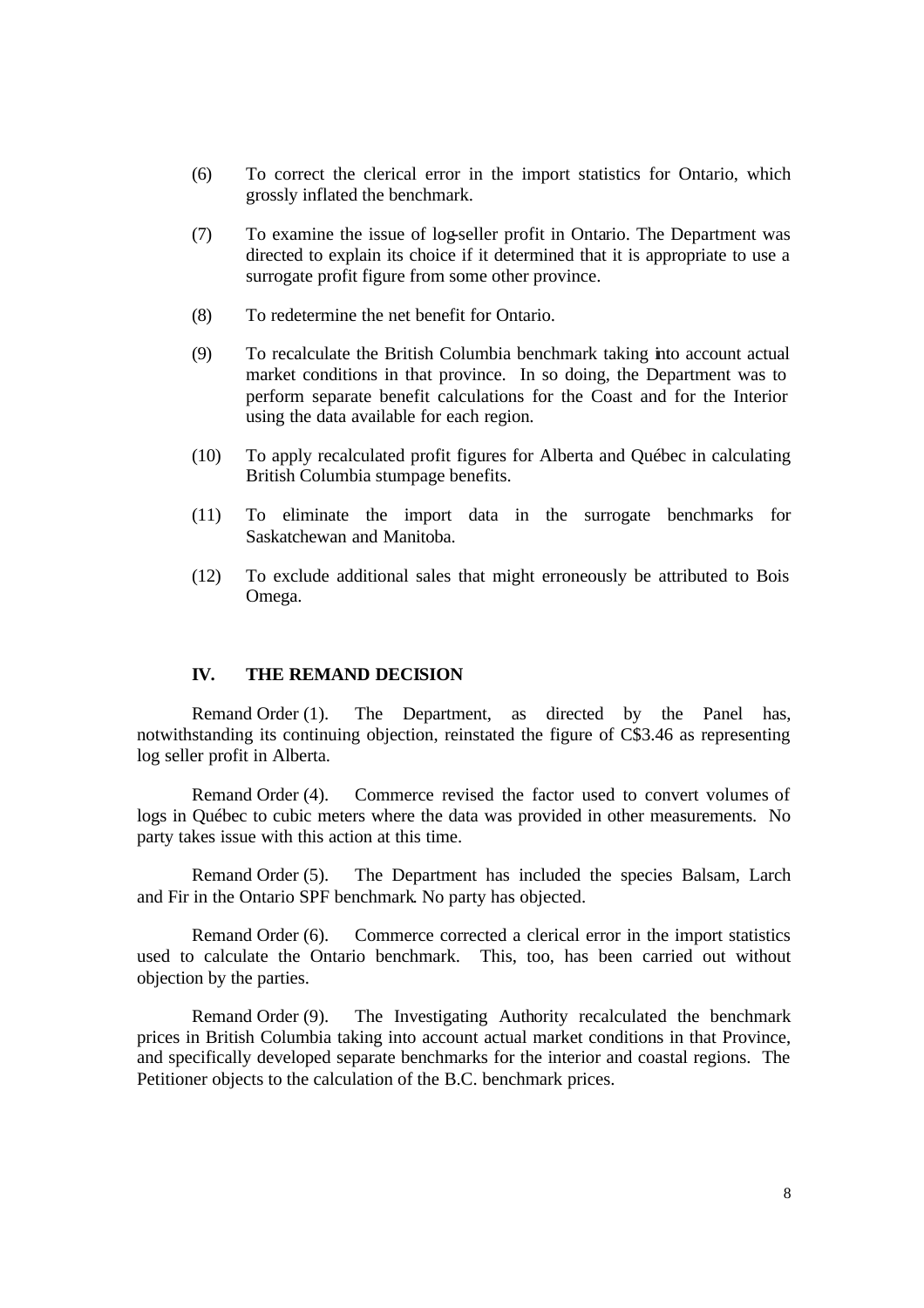Remand Order (10). The Department applied to British Columbia a profit figure determined with reference to Alberta and Québec. Since it found that no profit was earned by Québec log sellers, it weight averaged the C\$3.46% (Alberta) and 0% (Québec) according to the Crown harvest volume from the two Provinces, and determined a profit figure of 1.156% for B.C. The Investigating Authority found no subsidy for B. C., and this point is therefore moot.

Remand Order (12). The last (12) Remand instruction concerned the possible impact on the benefit calculations of sales which might erroneously be attributed to Bois Omega. The conditions which might have given rise to this concern did not come into being, and the point is moot.

The Department's treatment of the balance of the remand orders is in issue.

## **V. THE VOLUME OF PRIVATE LOGS IN QUÉBEC**

In our Second Remand Decision, the Panel discussed the fact that in calculating the prices for private timber in Québec the Department relied upon data reported by private marketing syndicates.<sup>4</sup> While in some cases, the syndicates reported both the volume and the price of the sale, some of the syndicates reported only the volume, with no associated prices. The Department calculated the benchmark prices without taking into account the sales for which no price was included. Consequently, as the benchmark prices were calculated from imports and private Canadian sales, the volume of import transactions assumed a greater weight in the benchmarks. It was the Panel's view that as a result of this distortion, the benchmark prices did not reflect actual market conditions in Québec. The Panel therefore directed the Investigating Authority to include the volume of logs for which the syndicate data showed no price, or to explain why it should not, or could not do so.

Commerce, in its Third Remand Determination, refused to make the calculation which the Panel suggested, but did not indicate that it could not do so. The Department states that if information had been reported for both volume and price, the sales in question would have been used in calculating the benchmarks. The Panel accepts this as a given. Commerce reasons that it is required to base its determinations upon record evidence, and that, lacking pricing data, there is no evidence to support the use of the sales in question. Further, Commerce observes that where the syndicates in question did report prices (namely in sales to non-sawmills, such as pulpmills), those prices were higher than the prices of all other marketing boards. The inference of this, as we understand it, is that inclusion of the volume of sales to sawmills, would somehow distort the benchmarks.

For its part, the Petitioner points to record evidence supporting the proposition that prices in the sales of these syndicates both to sawmills and to non-sawmills are

 4 Decision of the Panel on Second Remand at 16 (Dec. 1, 2004).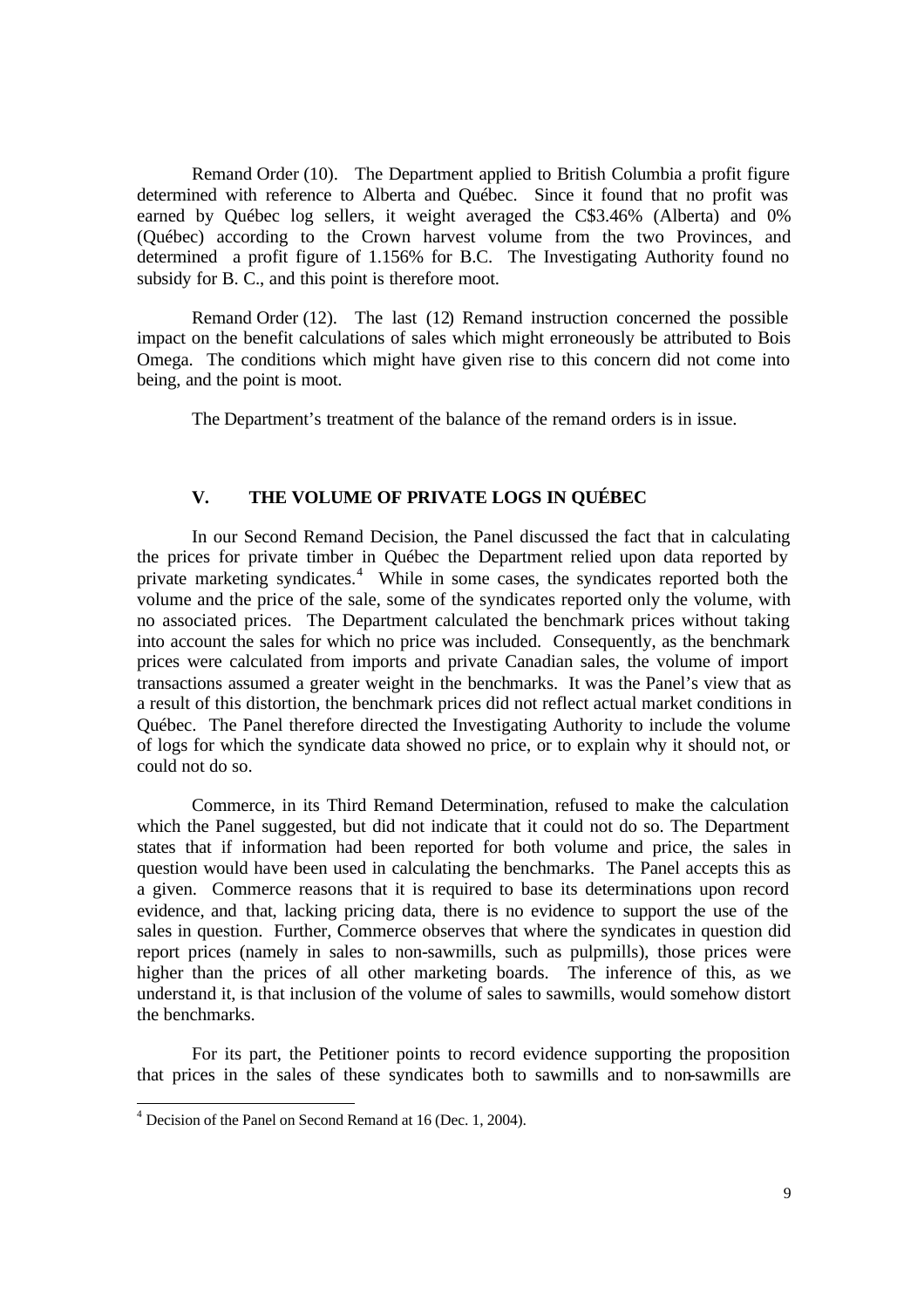uniformly higher than the average prices of reported sales of the other syndicates. This, it attributes, in part to the proposition that the logs sold by the syndicates in question were of a higher quality than those sold by the other syndicates. In addition, Petitioner observes that failure to report the "missing" data was the fault of Québec, not of the Department.

Canada argues that the Department's position is based upon the flawed premise that sales of private logs in Québec to sawmills must be at higher prices than sales to other customers (presumably mostly pulpmills), and that there is no record evidence to support this premise. It argues that the opposite is the fact, and therefore, there would be no price distortion if the disputed volumes were assigned the same price as the logs for which volume and price were both reported.

The Panel is troubled by the Department's position. On the one hand, it correctly observes that its determinations must be made on the basis of record evidence, and that it should strive to avoid distortions in the benchmark prices. At the same time, the record evidence points to the fact that a great deal of lumber was sold by the syndicates in question, and that not accounting for this lumber distorts the benchmarks in favor of imported logs.

The Panel is not informed as to why the two syndicates involved did not report the prices in question. We do understand that this information is not derived from statistics maintained either by the Province or by the Government of Canada. Since the Department implicitly recognizes the possible distortion of the benchmarks in question, and states that it would have used the data if available, it is ordered to reopen the record for the limited purpose of developing the information. Respondents shall advise the Department within 10 days of this decision whether they wish to pursue this matter, and, if so, whether the Syndicates can, and are willing to supply the missing prices. If not, the record will not be reopened, and the Department's remand determination on this point is upheld. If the marketing boards in question indicate that the prices in question can be retrieved, Commerce is directed to grant sufficient time to accomplish this task.

If the record is opened on remand, the Department shall recalculate the Québec benchmarks including this syndicate price information to the extent that it is provided.

## **VI. LOG SELLER PROFIT IN QUÉBEC**

The Investigating Authority, in its First Remand Determination, set forth the methodology it would use to calculate log-based benchmark prices in order to measure the adequacy of remuneration. Specifically, it stated<sup>5</sup> that it would determine a speciesspecific log price (including import prices and domestic prices), from which it would deduct harvesting costs, forest planning costs, and, where available, profits. This methodology permits getting "back to the stump". It is the view of the Panel that, as we

<sup>&</sup>lt;sup>5</sup> First Remand Determination at 14 (Jan. 12, 2004).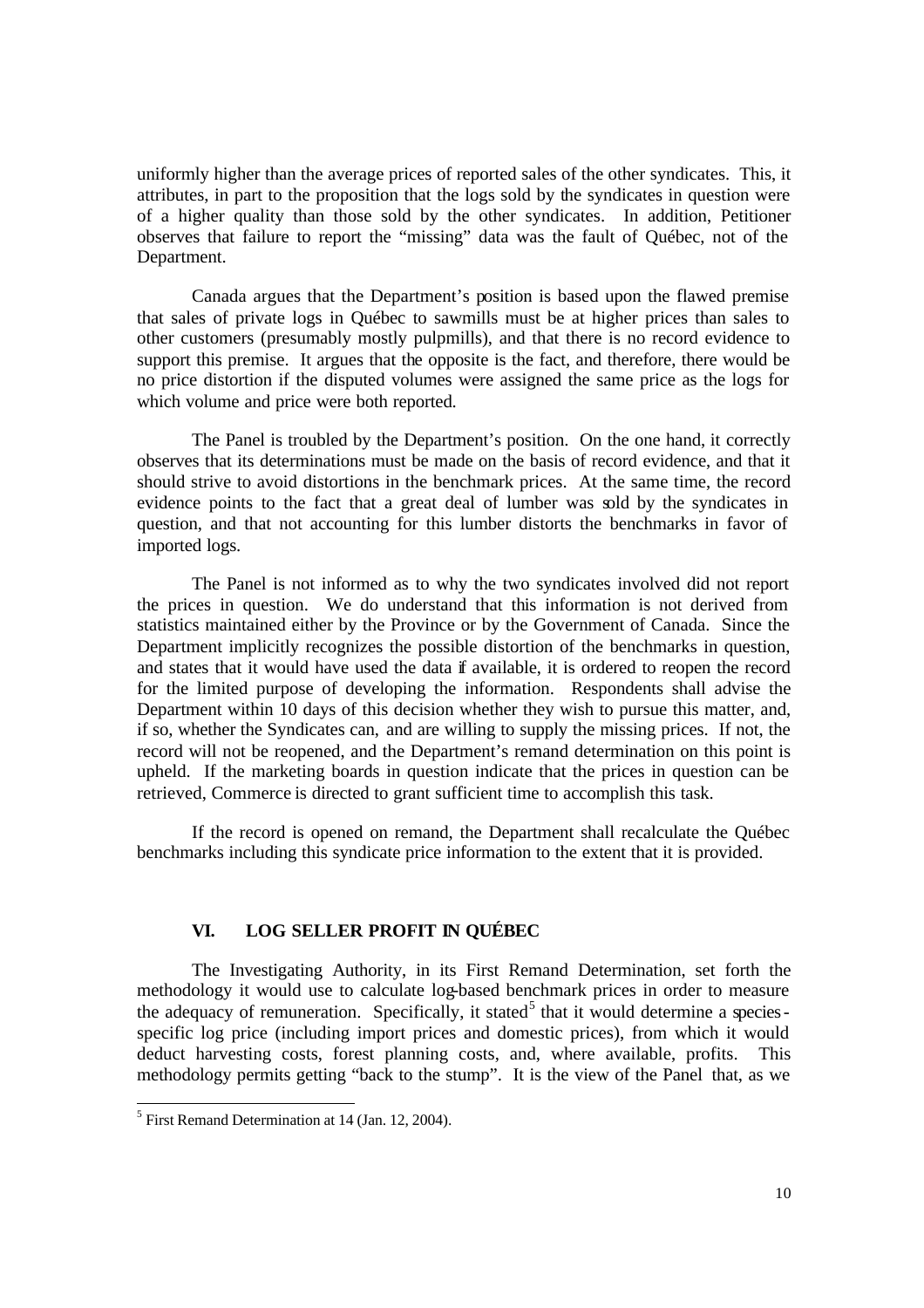have stated, in the light of the limited standard of review applicable to Panel review, and the substantial deference owed to the Department, we should not disturb calculations made following Commerce's stated methodology. In the case of profits, because they are an essential element of the methodology, where the amount of profit can be gleaned from the record as a whole, the Investigating Authority is required to account for log seller profit.

In our First Remand Decision, we addressed the question of whether prices of imported logs should be used in developing Provincial benchmarks, along, of course, with logs from private forests in Québec. Notwithstanding that the imports were, on average, 27.8% higher than the prices of domestic logs reported by the marketing syndicates, it was the Panel's view that it was not unreasonable to treat imported logs in the same manner as other freely traded private logs. It is for this reason that the Panel directed the Department to begin its residual value (or "derived value") computation with a blended price combining both private logs and imported logs.

In the Second Remand Determination, the Department did not make a profit adjustment with respect to imported logs. Rather, it only considered the question of profit with respect to the domestically sourced logs.

It would not have been unreasonable for Commerce to have developed its log benchmark prices without the use of imports.  $6$  Having determined to use imports, however, the above stated methodology requires that all logs in a benchmark are to be treated the same for all purposes.

The Third Remand Determination indicates that what the Department did was to calculate a (0%) profit with respect to private logs, and *then* apply that (0%) profit to the derived benchmark (including imports). Thus, all the logs in the benchmark were not treated the same for all purposes.

Although the Panel was perhaps careless in drafting the remand order to require only that profit be deducted from both the import and private log prices, there can be no doubt from our analysis<sup>7</sup> that what we intended was for the profit calculation to start with the weigh-averaged blended price of the imported and private logs. This is the only way to apply Commerce's stated methodology discussed above. Yet, the Department, in its Determination proffers that it faithfully followed the methodology (not which it proposed in the First Remand), but which it *intended* (in this instance only). It stated:

In calculating the profit adjustment, we intended to rely upon the weightedaverage Syndicate price, not the derived benchmark which includes import prices.

1

 $6$  The Department considered, and rejected the idea of including in the benchmarks, logs exported from Canada as urged by Petitioner. The Panel upheld the reasonableness of this decision.

<sup>&</sup>lt;sup>7</sup> Second Remand Determination at 18 (Dec. 1, 2004).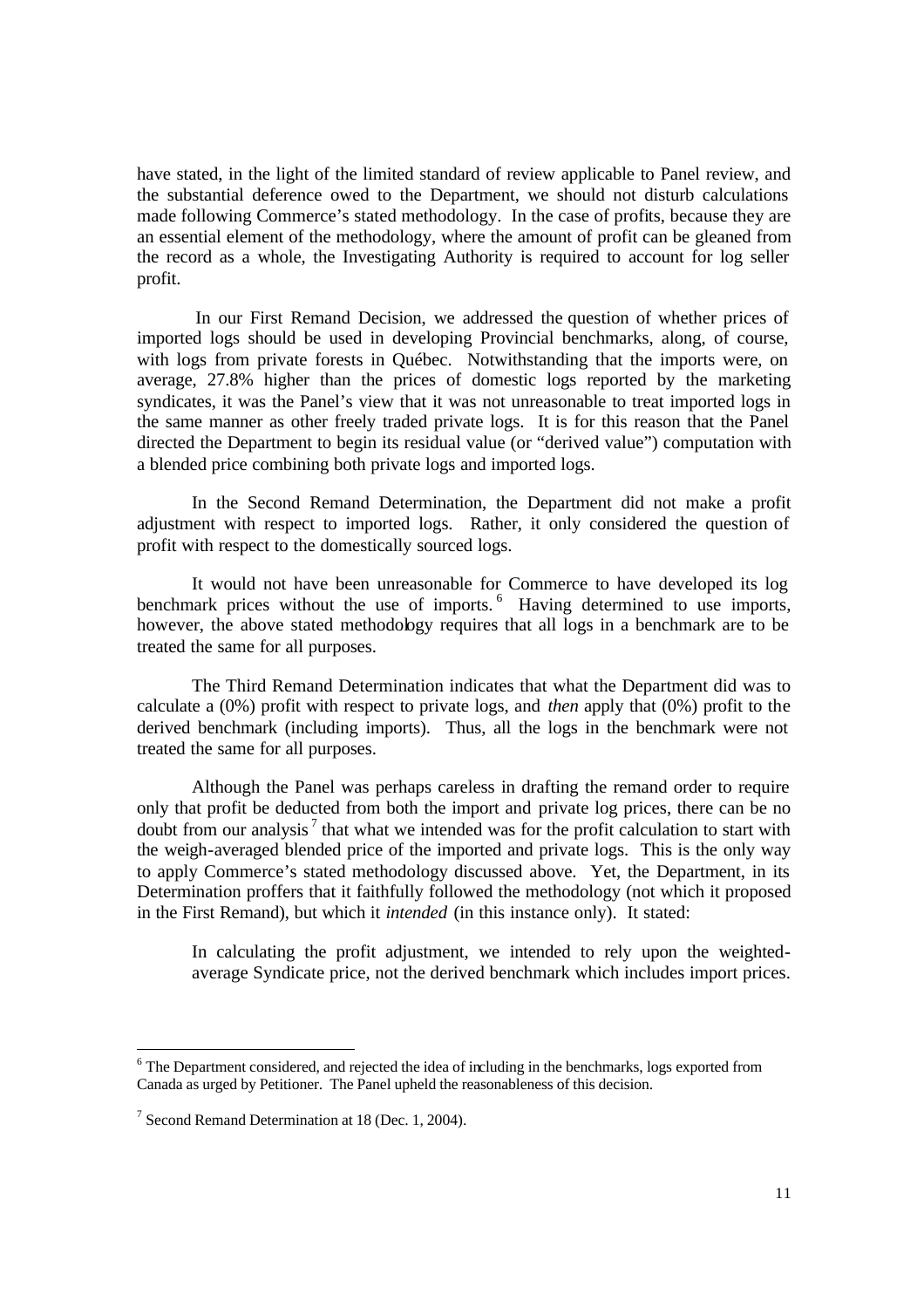The use of import prices as adjusted by Québec stumpage and cost components tells us nothing about a Québec harvester's and/or land owner's profit.<sup>8</sup>

By the same token, does the use of import prices tell us anything about a Québec harvester's costs? Or Canadian stumpage costs? If this is a requirement for the creating of benchmark prices, the Department should not derive its benchmarks using imports at all. Accordingly, the Department is free, on remand, to remove the imports from its benchmark calculation, and use only the private woodlot prices (which, logically are more reflective of market conditions in Canada).

 If, however, it chooses to continue to use imports, the Department is to treat the imports in the same manner as private logs, and follow *its own stated methodology* as set forth in the First Remand Determination (see, *supra*), and derive a profit component from the blended import/private price. Stated another way, Commerce's methodology makes sense only if it calculates the profit which would have been earned on the sale of the imported logs had they been harvested in Canada, just as the harvesting costs represent what it would have cost to harvest the logs had they been grown in Canada.

This is not, as suggested by the Department, a question of whether there is substantial evidence supporting Commerce's determination to which the Panel owes deference. The Panel is only requiring that Commerce apply its own rules in a consistent manner, and it is not a question of evidence at all.

In both the Second and the Third Remand Determination, the Department calculated a *negative* profit for Québec.<sup>9</sup> In other words, Commerce concluded that the private woodlot owners sold their logs for less than their costs. Petitioner takes the position<sup>10</sup> that an upward adjustment should be made to the benchmark log prices to account for this loss. Petitioner correctly observes that this argument was made at the time of the Second Remand and that the Panel did not discuss the issue at that time. The reason we did not discuss the issue is that, in view of our remand instructions, the Department was to recalculate the benchmarks, and it was anticipated that the Department would find a profit for private log sellers in Québec. In that case, Petitioner's argument would be moot. The same reasoning holds here.<sup>11</sup>

Commerce is directed to recalculate the profit starting with a blended price combining both private logs and imported logs.

 $\frac{8}{1}$  Id. at 26.

 $9^9$  Calculation Memoranda (Jul. 30, 2004 and Jan. 24, 2005).

<sup>&</sup>lt;sup>10</sup> Petitioner's Rule 73(2)(b) Brief (Feb. 22, 2005).

 $11$  The Department has not commented on this argument. Presumably, the Department's practice, calls for "zeroing" the negative profit figure, and not adjusting the benchmark prices.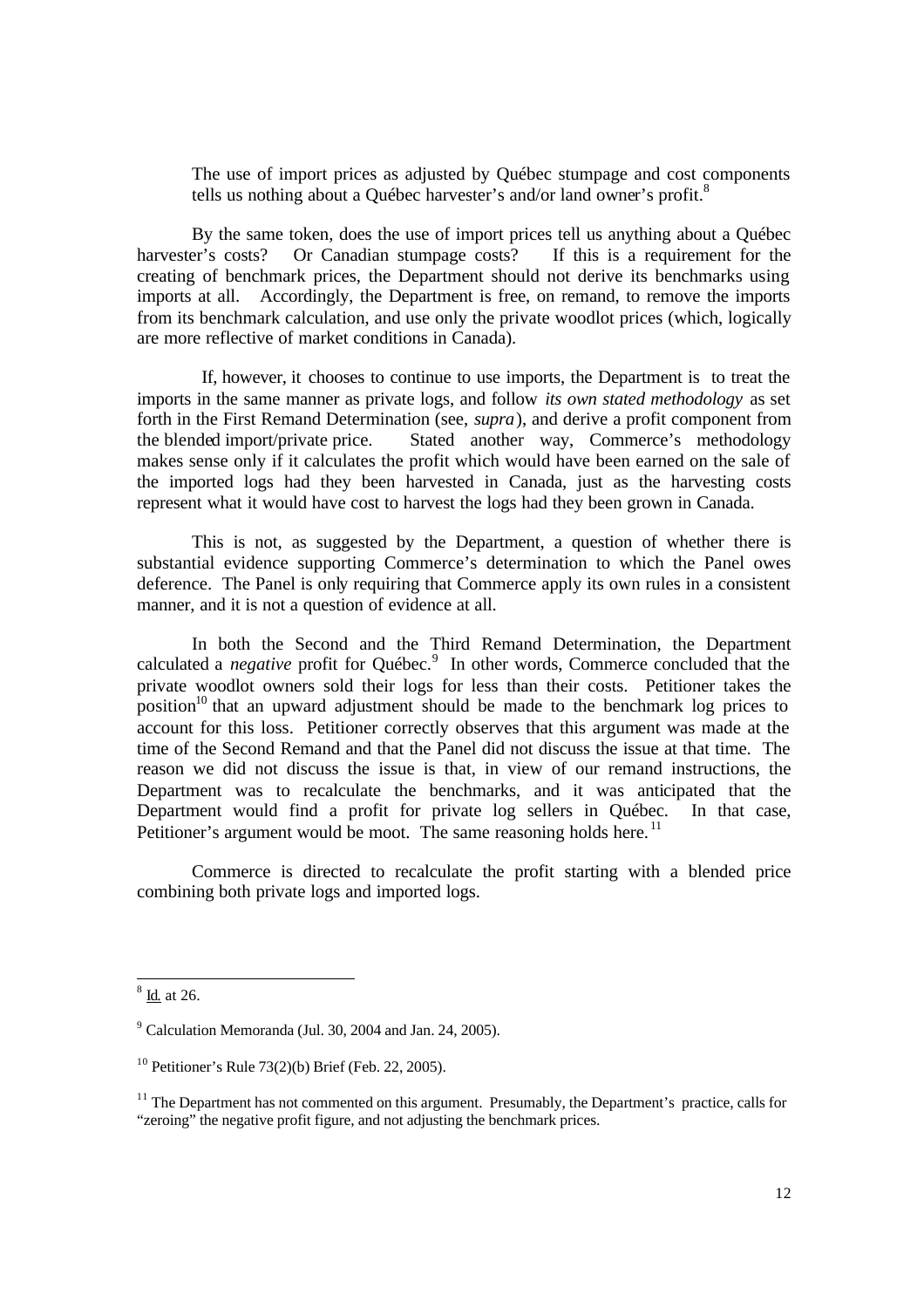## **VII. HAUL AND HARVESTING COSTS IN QUÉBEC**

Canada raises a further issue with regard to the benchmark calculations in Québec, namely the appropriate adjustment to be made to the log benchmarks to account for haul and harvesting costs. In developing the benchmark prices, the Department used selected haul and harvesting cost data which was put forth by Canada in connection with its proposed profit calculations.<sup>12</sup>

Canada now argues, as it did in its challenge on the Second Remand Determination,<sup>13</sup> that the Department must use a subsequent set of data showing lower haul and harvesting costs.<sup>14</sup> The GOC asserts that it provided the Department with the first data set showing haul and harvesting costs adding to C\$ 39.66 at a time when it considered the average domestic log price to be the average price of domestic logs (Sawlog Journal and Syndicate prices) and not the Syndicate log price for SPF alone. <sup>15</sup>

Canada claims that both data sets were verified by the Department. But Commerce states that "[t]he only species for which a complete data set  $^{16}$  is on the record is Québec's private, SPF," containing the first data set put forth by Canada. <sup>17</sup> And it adds that the only verified data set is that found in Exhibit  $48$ .<sup>18</sup> It alleges that "[t]he [GOC's] current quest for a different methodology does not make the original methodology

 $\overline{a}$  $12$  This haul and harvesting cost data added to C\$ 39.66/cubic meter. GOC Questionnaire Response, Québec vol. 8 at Exh. QC-S-48 (P.R. 255) (June 28, 2001). When deducted from the weight-averaged Syndicate log price for SPF (C\$ 56.76) together with the private stumpage price (C\$ 19.74), this cost data leads to a log seller loss of (C\$ -2.64), i.e.,[C\$ 56.76 - (C\$ 39.66 + C\$ 19.74)] = C\$ -2.64. See Second Remand Determination at 6 and Jul. 30, 2004 Calculation Memorandum at Tab 2, Attachment 4B.

<sup>&</sup>lt;sup>13</sup> See Canadian Parties' Joint Rule  $73(2)(b)$  Brief at F-22 - F-23 (Aug. 24, 2003).

<sup>&</sup>lt;sup>14</sup> The GOC alleges that Qu?bec provided the Department with the second cost data set for independent harvesters in the Qu?bec private forest. It points out that it is found in the 2001 Private Forest Survey at 2201 and that the Department reviewed and verified it. The GOC cites the Department allegedly attesting to this fact. See GOC Joint Rule 73(2)(b) Brief at 20 (Feb. 22, 2005), citing Qu?bec Verification Report at 6. In its cited observations, Commerce states that, during the POI, the MNR relied on calibrated models to estimate many of the operating costs for private land. It adds that the MNR subsequently completed a survey of private operating costs for the fiscal year ending in March 2001. See Qu?bec Verification Report at 6.

<sup>&</sup>lt;sup>15</sup> This first data set for haul and harvesting costs, when deducted from the average domestic private log price for Sawlog Journal and Syndicate prices (C\$ 69.46) together with the average private stumpage costs for the private forest (C\$ 18.57) leads to a log seller profit of C\$ 11.23, i.e., [C\$ 69.46 - (C\$ 39.66 + C\$  $[18.57]$ ] = C\$ 11.23. See Canadian Parties' Submission at n.83 (Feb. 9, 2004).

<sup>&</sup>lt;sup>16</sup> Comparison of log prices, harvesting costs, and stumpage prices by species

<sup>&</sup>lt;sup>17</sup> Department's Rule  $73(2)(c)$  Brief at 35 (Mar. 21, 2005).

<sup>&</sup>lt;sup>18</sup> See Québec Verification Report at 5-7 and Exh. 5 (P.R. 735).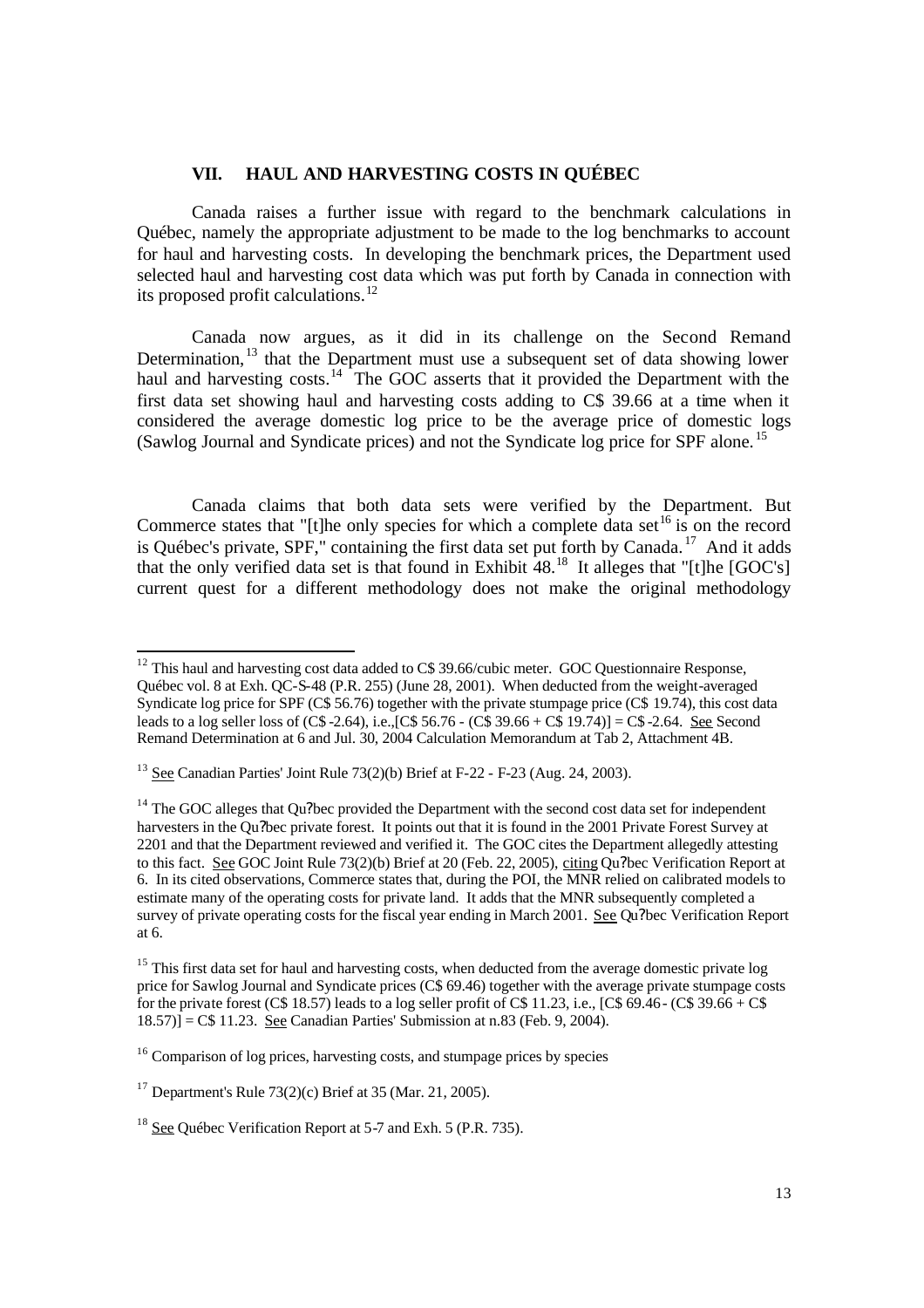unreasonable - it merely demonstrates that the GOC's story shifts to accommodate its desired result."<sup>19</sup>

The Petitioner notes that the second data set was never verified by the Department because it was submitted after the administrative record had been closed.<sup>20</sup> And it repeats what was mentioned by the Department on its Response Brief to challenges on its Second Remand Determination, namely, that some aspects of the second data set raise significant questions about its accuracy. It finishes by arguing that any claims in this regard are barred either by virtue of the doctrine of exhaustion of administrative remedies, or by the basic rule that the Department cannot address issues not embraced within remand orders.<sup>21</sup>

The Panel did not address, or for that matter, remand on this issue in its Decision on Second Remand.

The evidence and applicable law show that the Department's use of the first data set was reasonable. The GOC asserted that it was actual haul and harvesting cost data for the private forest and repeatedly asked the Department to use it for its Québec profit calculation. Even though there might be a question as to whether the second set was verified by the Department, the fact that the GOC did not raise the issue in a timely fashion bars it from doing so now under the exhaustion doctrine. Its assertion regarding the changes in circumstances brought about by the change in the selection of log prices to be weigh-averaged is not persuasive. The change in the selection of log prices to be weight-averaged does not have any bearing on the selection of private cost data.

The Department's selection and use of the first data set presented by Québec was reasonable. Therefore, the Panel affirms the Department's choice.

<sup>&</sup>lt;sup>19</sup> Department's Rule 73(2)(c) Brief at 35 (Mar. 21, 2005). On Second Remand, the Department argued that the Canadians themselves asked for the utilization of the data set it applied when calculating Qu?bec 's profit using GOC-proposed methodology. It alleged that given the GOC's own continued requests to have the Department use this data, the GOC failed to exhaust its administrative remedies with respect to the issue and waived its right to raise it before the Panel at that late stage in the proceeding. It also pointed at the numerous infirmities plaguing the second data set and argued that its choice to use the first data set was reasonable given the facts and applicable law. Department's 73(2)(c) brief at 33-43 (Sept. 17, 2004).

<sup>&</sup>lt;sup>20</sup> Verification takes place seven days after the closing of the administrative record. 19 C.F.R. § 351.301 (b)(1). The Department's practice is not to consider new evidence submitted during the verification period. See Chia Far Indus. Factory Co. v. United States, 343 F. Supp. 2d 1334, 1354 (Ct. Int'l Trade 2004).

<sup>&</sup>lt;sup>21</sup> See Corus Staal BV v. United States, 279 F. Supp. 2d 1363, 1368 (Ct. Int'l Trade 2003).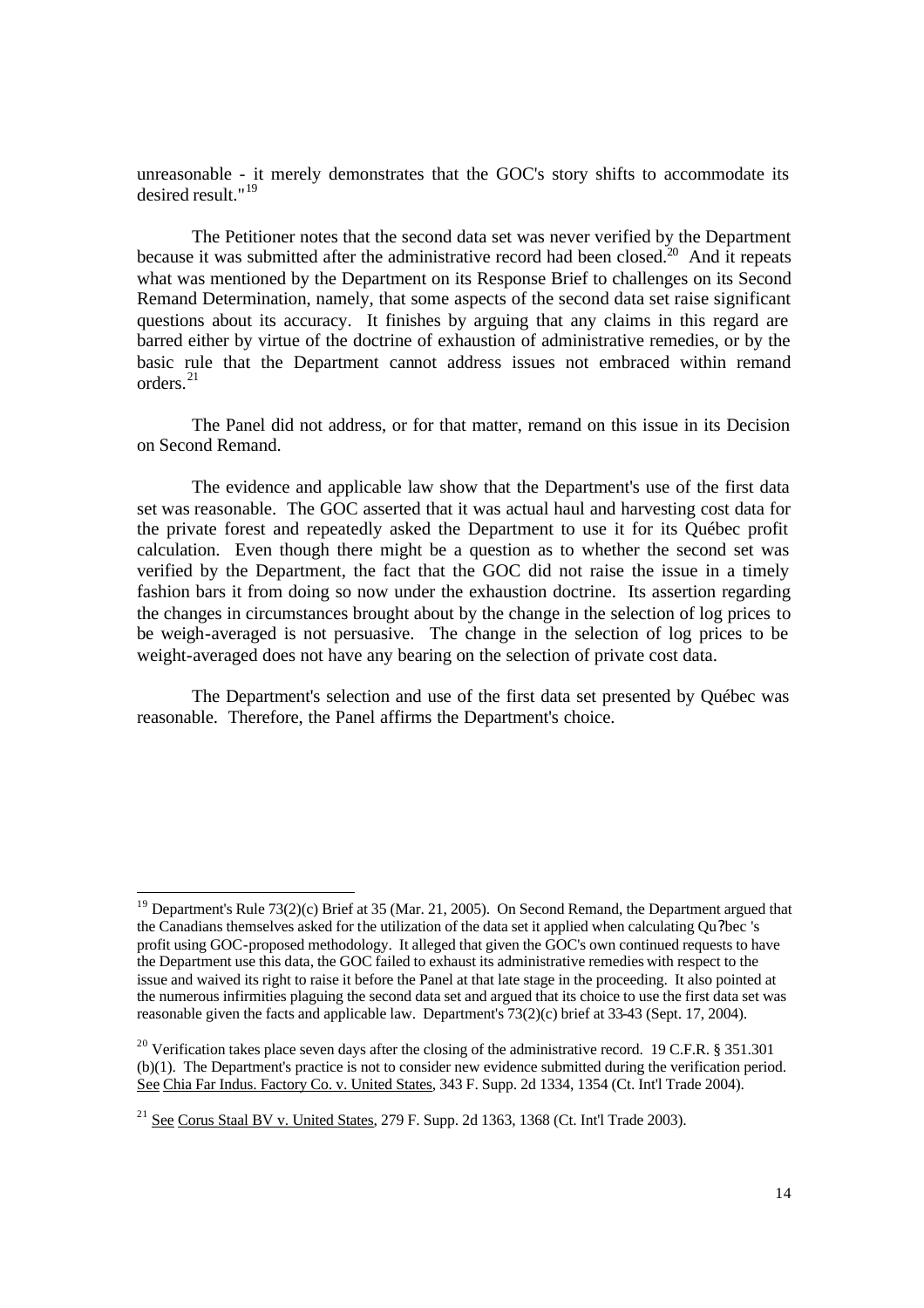#### **VIII. NET BENEFIT IN ONTARIO**

In our First and Second Remand Decisions, the Panel directed Commerce to recalculate the net benefit in Ontario (Remand Order # 8).

Now, the Ontario parties claim that Commerce did not follow the Panel's instructions. They request that the Panel provide the Department with explicit remand instructions to do so.

In its Decision on First Remand, the Panel specifically directed the Department to "recalculate the benchmark price in Ontario taking into account the actual market conditions that govern the sale of timber harvesting authority in that province."<sup>22</sup> In its subsequent remand calculations, the Department found no benefit for the SPF category of  $\log^{23}$  and calculated a positive benefit that can only be attributed to the other two species categories.<sup>24</sup> The Ontario parties argued that prevailing market conditions call for the harvesting of all of the trees in a particular stand, so that the adequacy of remuneration must be determined with respect to the entire harvest. They also pointed out that the issue of "zeroing" had been addressed by the WTO's Appellate Body and found impermissible. The Department replied succinctly. It briefly asserted that the Ontario parties were asking for an impermissible "offset" and that U.S. law does not prohibit the practice of zeroing.<sup>25</sup> Commerce never explained how or why its "zeroing" practice was applicable to this case. The Panel decided to direct the Department to consider the *net* benefit, if any, which accrued to all of the species when considering the benchmarks for all species in Ontario.<sup>26</sup>

In its Third Remand Determination, the Department continued calculating profit the same way as before. It explained that it is not "consistent with market principles to make an additional *adjustment* to also account for any profit associated with the private land owner because the result would be a price for private stumpage sales less any profit earned on such sales." $27$ 

 $^{22}$  Decision of the Panel on First Remand at 33 (June 7, 2004). This Panel has previously concluded that the prevailing market condition in Ontario is that Ontario prices its stumpage based on three different species categories: SPF, Red and White Pine, and Hemlock and Cedar. See Panel Decision on First Remand at 19 (June 7, 2004).

<sup>&</sup>lt;sup>23</sup> When the Department calculated the benefit for the SPF species category of logs, it derived a negative benefit, i.e., it found private stumpage to be higher than Crown stumpage.

<sup>&</sup>lt;sup>24</sup> The Department did not combine the total "negative" remuneration paid for the SPF species category with the positive remuneration paid for the other two species categories, Red and White Pine and Hemlock and Cedar, when calculating a final benefit rate for stumpage in Ontario.

<sup>&</sup>lt;sup>25</sup> See DOC Rule  $73(2)(c)$  Response Brief at 69 (Sept. 17, 2004).

 $26$  See Decision of the Panel on Second Remand at 26 (Dec. 1, 2004).

<sup>&</sup>lt;sup>27</sup> Third Remand Determination at 12 (Jan. 24, 2005).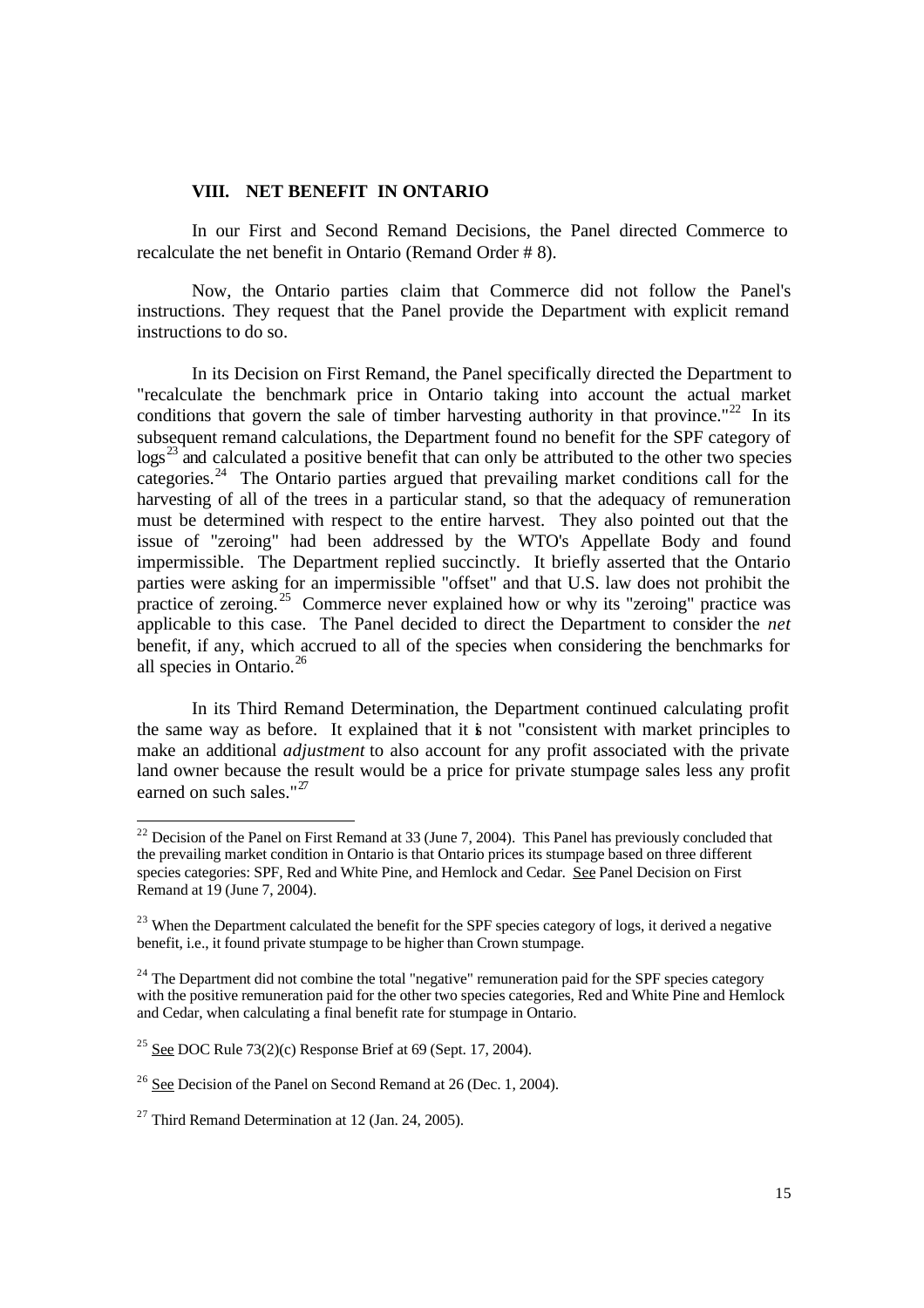To the extent that we can understand what the Department is saying through its statement, we agree. If the Department is now saying that it will not eliminate any countervailable benefit found to have been received by two species categories in Ontario owing to the lack of benefit received by the SPF species category, where private stumpage was priced lower than Crown stumpage, we find its determination reasonable. As mentioned above, the Department's benefit determination is limited to the identification of a benefit from which to calculate a countervailing duty rate. Therefore, the Department may not deduct from that benefit the above-market returns derived from the other two species categories.

The Panel therefore affirms the Department's net benefit calculation for the Province of Ontario.

## **IX. ONTARIO PARTIES**

The Ontario Forest Industries Association, Ontario Lumber Manufacturers Association, and Tembec, Inc. ("Ontario parties") ask the Panel to consider their request for exclusion from the country-wide calculations from two different standpoints. They also ask the Panel to redirect the Department to calculate the "net" benefit for Ontario.

#### **A. CALCULATING A NET BENEFIT INCLUDING NEGATIVE MARGINS/EXEMPTING PROVINCES OR SOFTWOOD LUMBER**

The Ontario parties characterize the Department's determination to exclude British Columbia's negative net countervailable stumpage benefit from its country-wide CVD rate for Canada as illegitimate. They assert that once Commerce calculated a negative net benefit for B.C. (C\$ - 431,530,267.00) and a *de minimis* (0.37%) benefit for Ontario, the Department had only two legitimate courses of action. The Department must either combine B.C.'s negative benefit with the positive benefits of the other provinces to calculate a Canada-wide rate, or treat each province separately, and as a result exclude B.C. and Ontario from its country-wide determination due to the lack of benefit conferred on these two provinces. <sup>28</sup> The Ontario parties now ask the Panel to direct Commerce to do either one.

1

(3) De minimis countervailable subsidy. In making a determination under this subsection, the administering authority shall disregard any countervailable subsidy that is de minimis as defined in section 703(b)(4) [19 U.S.C. § 1671b(b)(4)].

[19 U.S.C. § 1671d(a)]

 $2<sup>28</sup>$  The applicable statutory authority cited by Ontario provides:

<sup>§ 1671</sup>d. Final determinations

<sup>(</sup>a) Final determination by administering authority.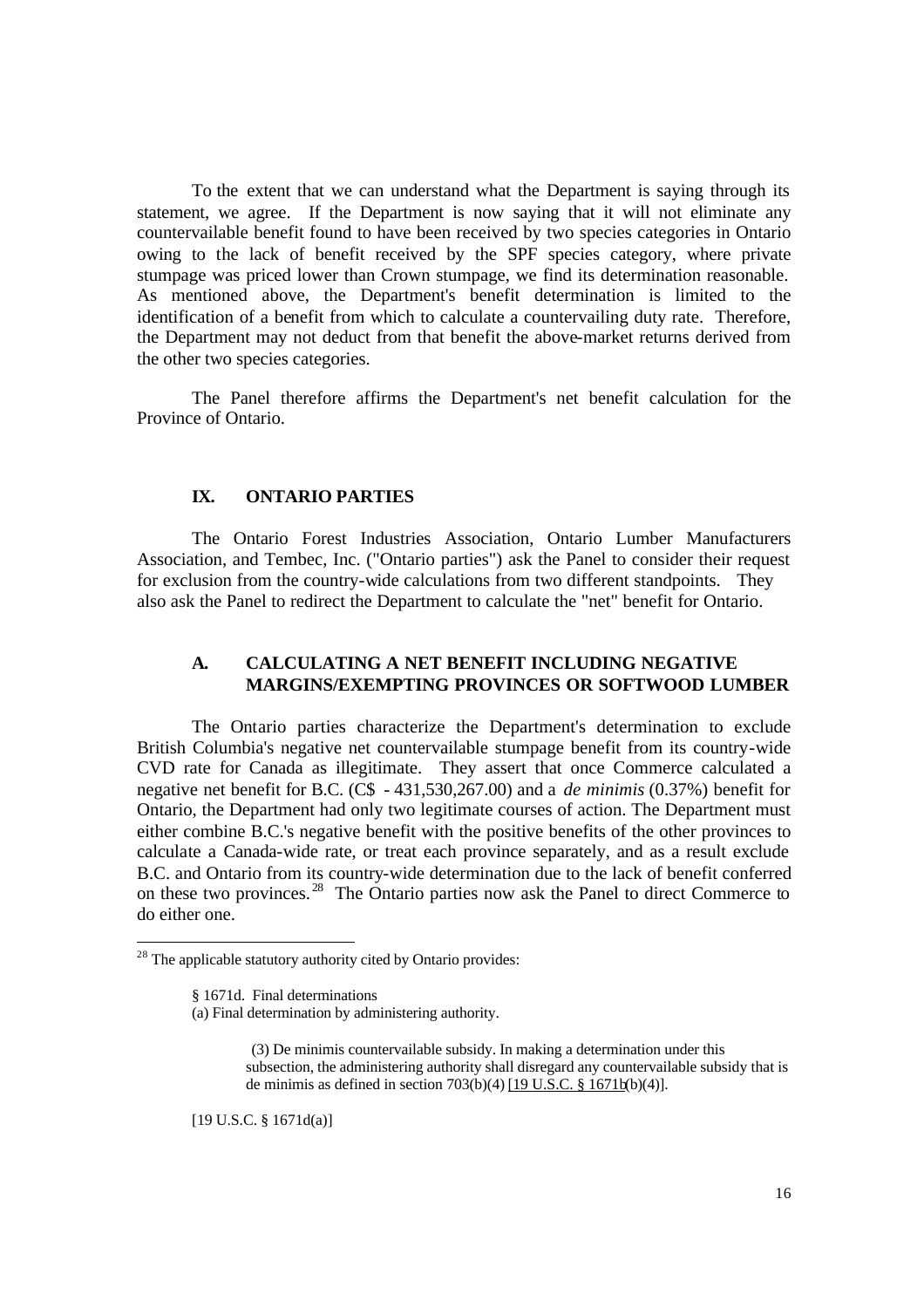#### **1. CALCULATING A NET BENEFIT INCLUDING NEGATIVE MARGINS**

The Ontario parties first argue that the Department's analysis is flawed because, instead of adding and subtracting each province's profit to derive a "net" benefit, it has chosen to average each province's benefit using the province-specific calculations methodology already rejected by the Panel. This results-oriented approach eliminates B.C.'s negative benefit from the picture and results in an illegitimate positive countrywide benefit. The Department responds by stating that the Ontario parties are asking for a statutorily-impermissible offset. Commerce lists the three narrow offsets permitted by U.S. law<sup>29</sup> and asserts that deducting B.C.'s negative benefit from the positive benefit derived after "zeroing" B.C.'s negative benefit does not fall within any of the three offsets.

 The Ontario parties reject the characterization of the consideration of B.C.'s "negative benefit" as an "offset" by arguing that the proper calculation of a country-wide rate does not seek to "offset" one part of Canada against another, but to have a countrywide benefit - or adequate remuneration - be determined for Canada as a whole. They ask the Panel to direct the Department to calculate the Canada-wide "net" benefit by combining B.C.'s negative rate with the other five provinces' positive rates. This would result in a no-subsidy finding for the whole of Canada.

## **ZEROING PRACTICE**

As applied to antidumping investigations, the Department's "zeroing" practice has been determined to be authorized by statute. In Timken Co. v United States, the Court of Appeals for the Federal Circuit concluded that Commerce based its zeroing practice on a reasonable interpretation of the dumping statute, the Department's methodology for calculating dumping margins made practical sense, and its practice of zeroing negative dumping margins comported with the approach set out by 19 USC  $\S$  1675(a)(2). Timken

Net countervailable subsidy.

1

[19 U.S.C. § 1677(6)]

<sup>&</sup>lt;sup>29</sup> The three offsets permitted by U.S. law are found in 19 U.S.C. § 1677(6) which provides:

For the purpose of determining the net countervailable subsidy, the administering authority may subtract from the gross countervailable subsidy the amount of--

<sup>(</sup>A) any application fee, deposit, or similar payment paid in order to qualify for, or to receive, the benefit of the countervailable subsidy,

<sup>(</sup>B) any loss in the value of the countervailable subsidy resulting from its deferred receipt, if the deferral is mandated by Government order, and

<sup>(</sup>C) export taxes, duties, or other charges levied on the export of merchandise to the United States specifically intended to offset the countervailable subsidy received.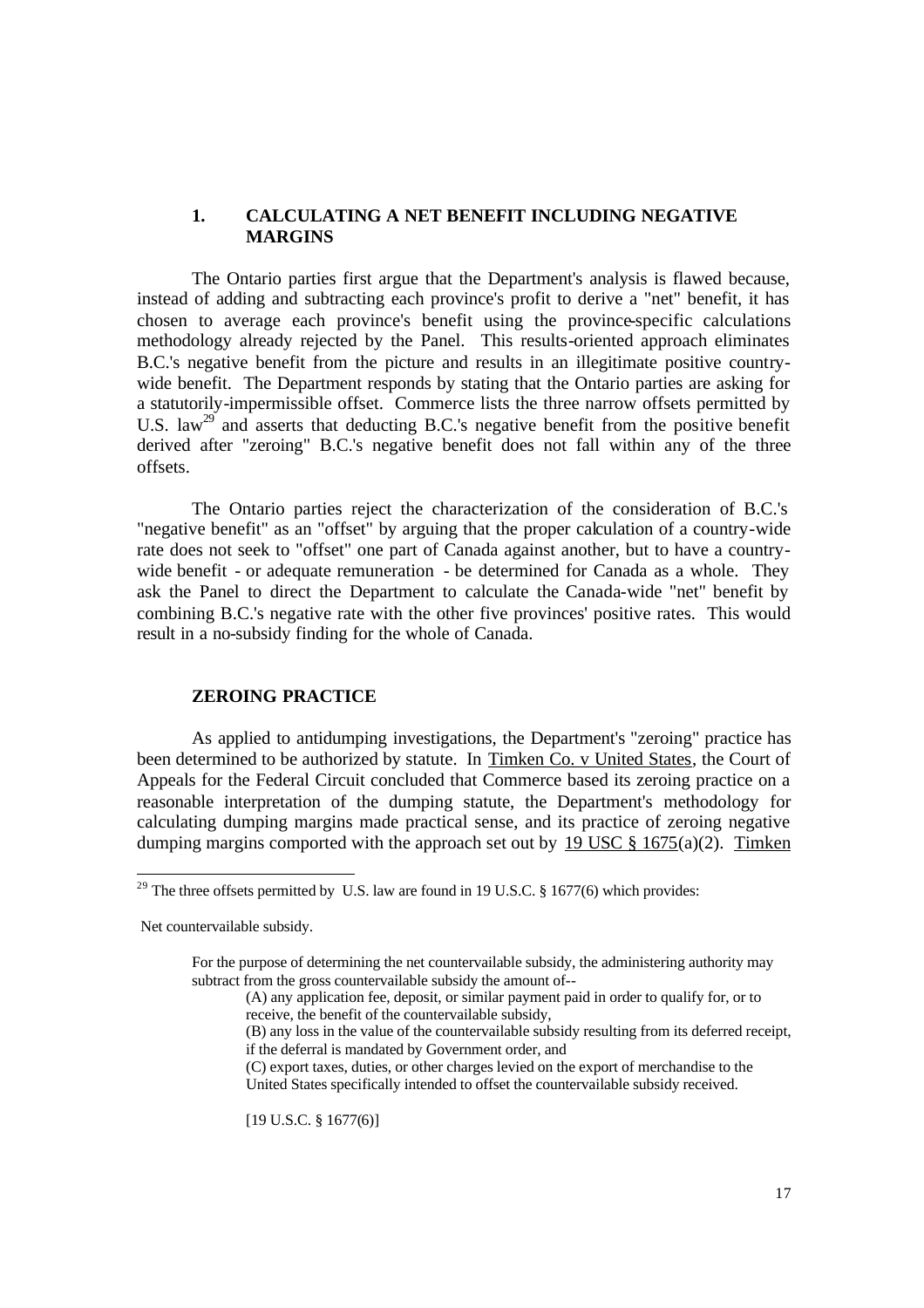Co. v United States (2004, CA FC) 354 F3d 1334, reh den (2004, CA FC) 2004. Also in the dumping context, the CIT has determined that the "practice of considering negative margins as zero ensures that sales made at less than fair value on a portion of a company's product line to the United States market are not negated by more profitable sales.'" Serampore Industries Pvt. Ltd. and The Engineering Export Promotion Council of India v. U.S. Department of Commerce, ITA, 11 C.I.T. 866 at 874 (Nov. 25, 1987) citing Certain Welded Carbon Steel Standard Pipe and Tube From India; Final Determination of Sales at Less Than Fair Value, 51 Fed. Reg. 9089, 9092 (Mar. 17, 1986). "Commerce has interpreted the statute in such a way as to prevent a foreign producer from masking its dumping with more profitable sales. Commerce's interpretation is reasonable and is in accordance with law." Serampore at 874.

Unlike dumping investigations, where the Investigating Authority determines whether a company or group of companies' sale of goods were at less than fair value, the objective of a countervailing duty investigation is to determine whether a country's government has made a financial contribution conferring an unfair benefit on its domestic industry. See 19 U.S.C. § 1677(5)(B).<sup>30</sup> The logic behind the need to prevent masked dumping cannot be transferred to CVD investigations. In the CVD context, a benefit is either conferred or not conferred. A benefit conferred on producers in one part of the country cannot be masked by virtue of practices resulting in a "negative" benefit in another part of the country.

In the present case, the objective of the investigation is to find whether the Canadian Provinces, taken as a whole, are conferring a country-wide benefit on the Canadian softwood lumber industry. If a benefit is received by producers in one province, then that benefit must be added to the benefits received by producers in the other provinces. If a province's producers have not received a benefit because the prices they paid for Crown stumpage were above market prices, then this province's "zero" benefit is added to the other provinces' benefits. Where Crown prices exceed market value, the province may derive profits, but the return to the province is not a benefit to Canadian producers. Thus, there is no analogy to the antidumping practice of "zeroing" negative benefits, which is inapplicable in the CVD context.

Subsidy described.

 $\overline{a}$  $30$  19 U.S.C. § 1677(5)(B) provides:

A subsidy is described in this paragraph in the case in which an authority--

<sup>(</sup>i) provides a financial contribution,

<sup>(</sup>ii) provides any form of income or price support within the meaning of Article XVI of the GATT 1994, or

<sup>(</sup>iii) makes a payment to a funding mechanism to provide a financial contribution, or entrusts or directs a private entity to make a financial contribution, if providing the contribution would normally be vested in the government and the practice does not differ in substance from practices normally followed by governments, to a person and a benefit is thereby conferred. For purposes of this paragraph and paragraphs (5A) and (5B), the term "authority" means a government of a country or any public entity within the territory of the country.  $[19 \text{ U.S.C.} \& 1677(5)(\text{B})]$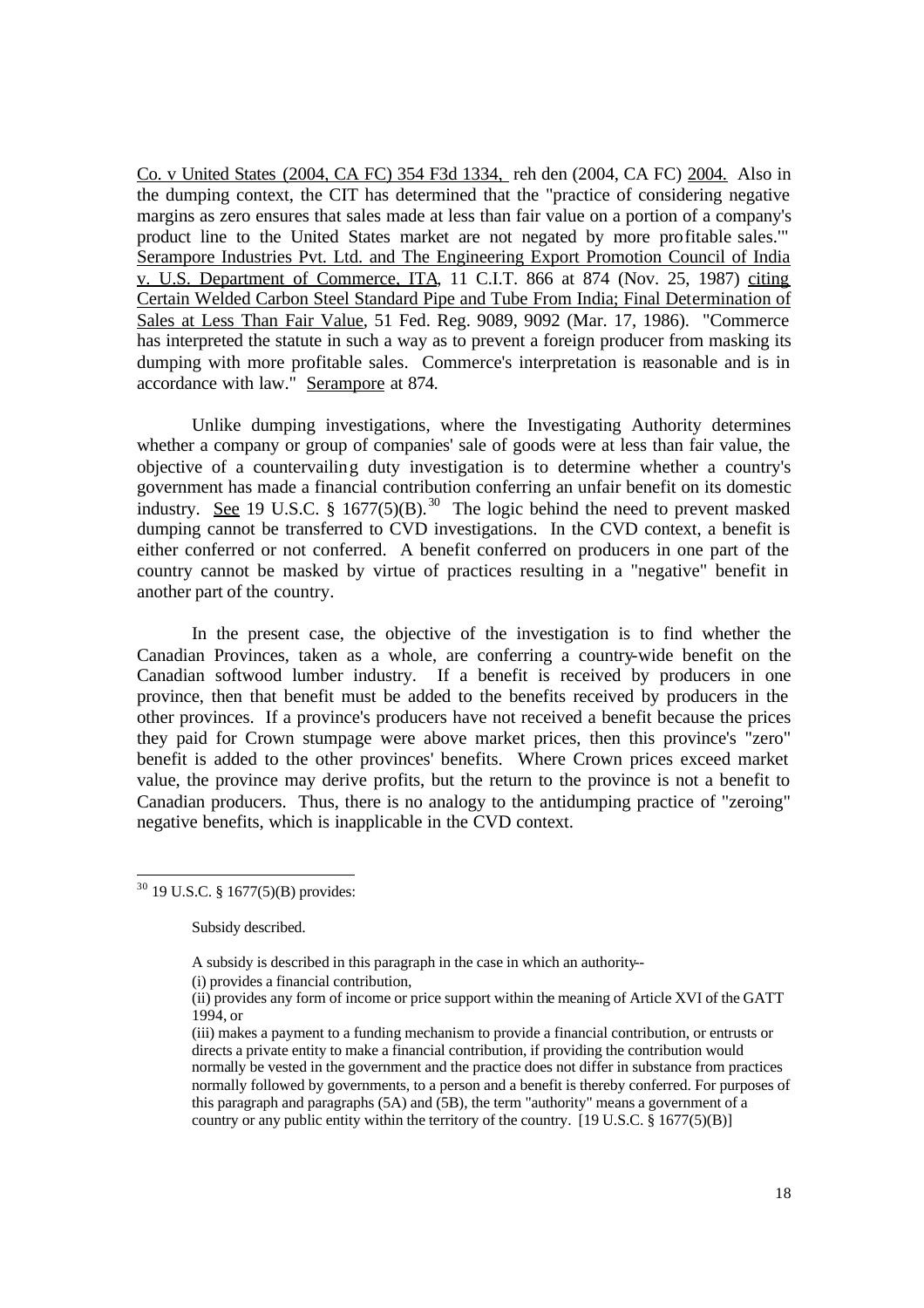#### **2. EXEMPTING PROVINCES, SOFTWOOD LUMBER, OR COMPANIES**

The Ontario parties also ask the Panel either to exclude Ontario and B.C. from the country-wide calculations due to their respective *de minimis* and negative margins, or, in the alternative, either to exclude Ontario -origin wood from the countervailing duty order consistent with the Panel's prior decisions regarding exclusion of lumber originating from unsubsidized timber, or to exclude companies whose Ontario "input source" was unsubsidized.

## **a. EXCLUDE ONTARIO AND B.C. FROM THE COUNTRY-WIDE CALCULATIONS DUE TO THEIR RESPECTIVE** *DE MINIMIS*  **AND NEGATIVE MARGINS**

The Ontario parties propose what the Panel understands to be the re-delineation of Canada as a country. They state that since neither Ontario nor British Columbia have been found to confer a benefit, both should be excluded in the same vein that the Maritimes were. The Ontario parties explain that Canada is made up of 10 provinces and 3 territories, but that throughout this case, the Department has been treating Canada as consisting of 6 provinces and 3 territories, excluding the geographic region identified as the Maritime Provinces (hereinafter "The Maritimes")<sup>31</sup> from countervailing duties on softwood lumber. The Ontario parties allege that Department excluded the Maritimes because the petitioners did not allege a subsidy, over 60% of stumpage is privately owned, and stumpage pricing policies are market based; that consequently, the Department decided to treat the remaining provinces as the whole country. Against this background, according to the Ontario parties, the Department must either be consistent and apply one properly-calculated country-wide rate, weight-averaging the B.C. and Québec results with the other 4 provinces', or exclude both B.C. and Ontario because they, like the Maritimes, have received no stumpage benefit.

## **i. THE MARITIMES EXEMPTION**

The Panel cannot exclude Ontario or B.C. from the country-wide calculations. This is a country-wide investigation and Canada is and has consistently been treated as a Subsidies Agreement country within the meaning of 19 USCS  $\S$  1671(b)  $\frac{32}{2}$  consisting of different provinces and territories throughout this entire investigation.

<sup>32</sup> 19 U.S.C. § 1671(b) provides:

1

Subsidies Agreement country.

<sup>&</sup>lt;sup>31</sup> The Maritime Provinces ("The Maritimes;" "The Atlantic Provinces") are located in Eastern Canada. They are New Brunswick, Newfoundland, Nova Scotia, and Prince Edward Island.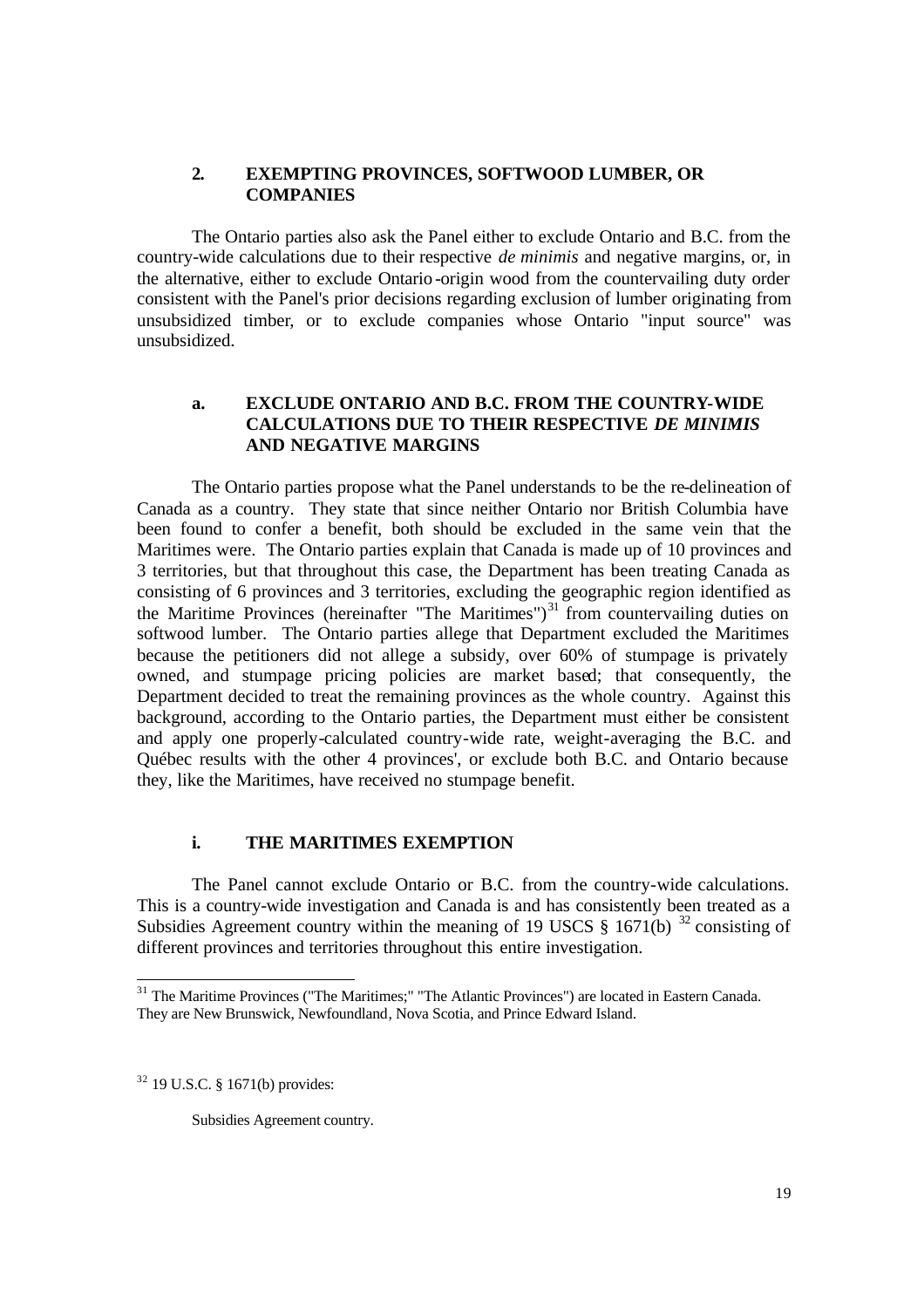According to the Department's *Amendment to the Notice of Initiation of Countervailing Duty Investigation: Certain Softwood Lumber Products From Canada*, 66 FR 40228 (Aug. 2, 2001), "*exports of certain softwood products* produced in the Maritimes" were exempted from the investigation because "[a]ll parties have generally recognized that there are unique circumstances associated with the Maritime Provinces and have supported those exemptions." Id. at 40229. (emphasis added) The unique circumstances associated with the Maritime Provinces are that they substantially increased their stumpage fees from Crown land at a level substantially above the appraised values, and 60% of their timber is privately owned. In fact, most of the privately-owned timber in Canada is in the Maritimes. As a result, the Maritimes were exempted from payment of the export charge under the MOU of 1991.

Softwood lumber production in the Maritimes was also absent from the petitioners' petition. Id.At that time, the Department stated that petitioners' petitions are to be given ample deference and that since the petitioners did not allege that the Maritimes received any subsidies, the Department would not presume otherwise.

Finally, when the Department announced its intention to initiate the investigation, it received comments from the Maritimes, the Maritime Lumber Bureau of Canada, at least one company located in the Maritime Provinces, and the Government of Canada, all asking the Investigative Authority to exclude the Maritimes from the investigation for the above-mentioned reasons.

Softwood lumber production in Ontario and B.C. does not fall within the same fact pattern. These provinces were not exempted from payment of the export charge under the MOU of 1991. Even though the Department's benefit calculation signals that these provinces substantially increased their stumpage fees from Crown land to market level, they do not have the high percentage of privately owned timber as in the case in the Maritimes. Additionally, the Coalition for Fair Lumber Imports has never asked the Department to exclude Ontario or British Columbia from the investigation. And to the best of the Panel's knowledge, when the Department announced its intention to initiate

 $\overline{a}$ 

(ii) nondiscriminatory prohibitions or restrictions on importation which are designed to prevent deceptive or unfair practices. [19 U.S.C. §1671(b)]

For purposes of this title, the term "Subsidies Agreement country" means--

<sup>(1)</sup> a WTO member country,

<sup>(2)</sup> a country which the President has determined has assumed obligations with respect to the

United States which are substantially equivalent to the obligations under the Subsidies Agreement, or

<sup>(3)</sup> a country with respect to which the President determines that--

<sup>(</sup>A) there is an agreement in effect between the United States and that country which-- (i) was in force on the date of the enactment of the Uruguay Round Agreements

Act, and

<sup>(</sup>ii) requires unconditional most-favored-nation treatment with respect to articles imported into the United States, and

<sup>(</sup>B) the agreement described in subparagraph (A) does not expressly permit--

<sup>(</sup>i) actions required or permitted by the GATT 1947 or GATT 1994, as defined in section 2(1) of the Uruguay Round Agreements Act [19 USCS § 3501(1)], or required by the Congress, or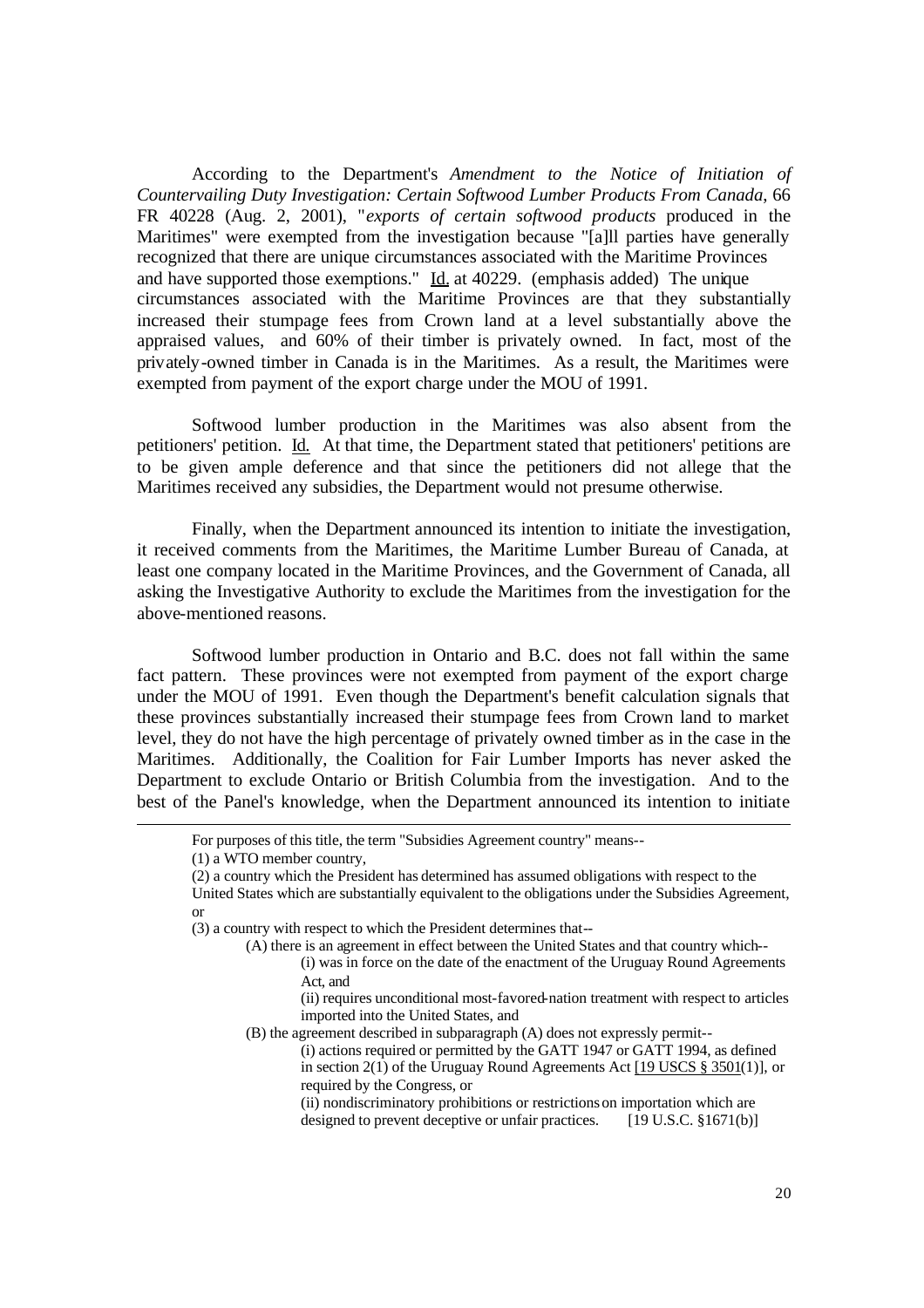the investigation, it received no comments asking it to exclude Ontario or B.C. from the investigation.

Therefore, Ontario and B.C. cannot be afforded the same treatment as that given to the Maritimes.

## **ii. THE EXCLUSION OF ONTARIO FROM THE CANADIAN SUBSIDIES AGREEMENT "COUNTRY"**

The fact that certain softwood lumber products produced in the Maritimes' were excluded from the investigation never meant that Canada was reconfigured as a "Subsidies Agreement country" within the meaning of 19 USCS § 1671(b). By requesting to be excluded from the benefit calculation together with British Columbia, the Ontario parties are asking the Department to redefine Canada as a "Subsidies Agreement country." That is not possible.

The present countervailing duty investigation is of the whole of Canada. The benefit assessment is country-wide and once it is properly determined, Canada as a whole will be affected by it. If producers in one province receive more benefits than producers in another, unless there is a basis for their exclusion, they must still bear the burden of duties averaged for the entire country. The fact such producers receive either no or *de minimis* benefits does not justify their exclusion. The Panel rejects the Ontario parties' argument because it is inapplicable to the present proceedings.

#### **b. EXCLUDE ONTARIO COMPANIES**

The Ontario parties argue that since Commerce has found that adequate remuneration was paid for Ontario stumpage in the production of softwood lumber during the POI, it is evident that any alleged financial contribution conferred no benefit on Ontario lumber producers. Ontario-based lumber received no countervailable subsidy and should be excluded from the countervailing duty order. The Ontario parties remind us that the Panel has in the past decided that Commerce does not have discretion to include non-subsidized lumber within the scope of the order.<sup>33</sup> And it asserts that Commerce must therefore exclude all Ontario -origin lumber from the scope of the countervailing duty order.

In its first decision dated August 13, 2003, the Panel decided that lumber receiving no countervailable subsidy must be excluded from the Department's countervailing duty order. This is clearly expressed in the CVD statute, which provides

 $33 \text{ Citing } 19 \text{ U.S.C. }$  § 1671(a), the First Panel Decision stated:

While the intent of Congress is often difficult to discern, the CVD statute is designed to impose countervailing duties only on imported merchandise that benefits from subsidies conferred by the government of the exporting country. [First Panel Decision at 55 (Aug. 13, 2003)]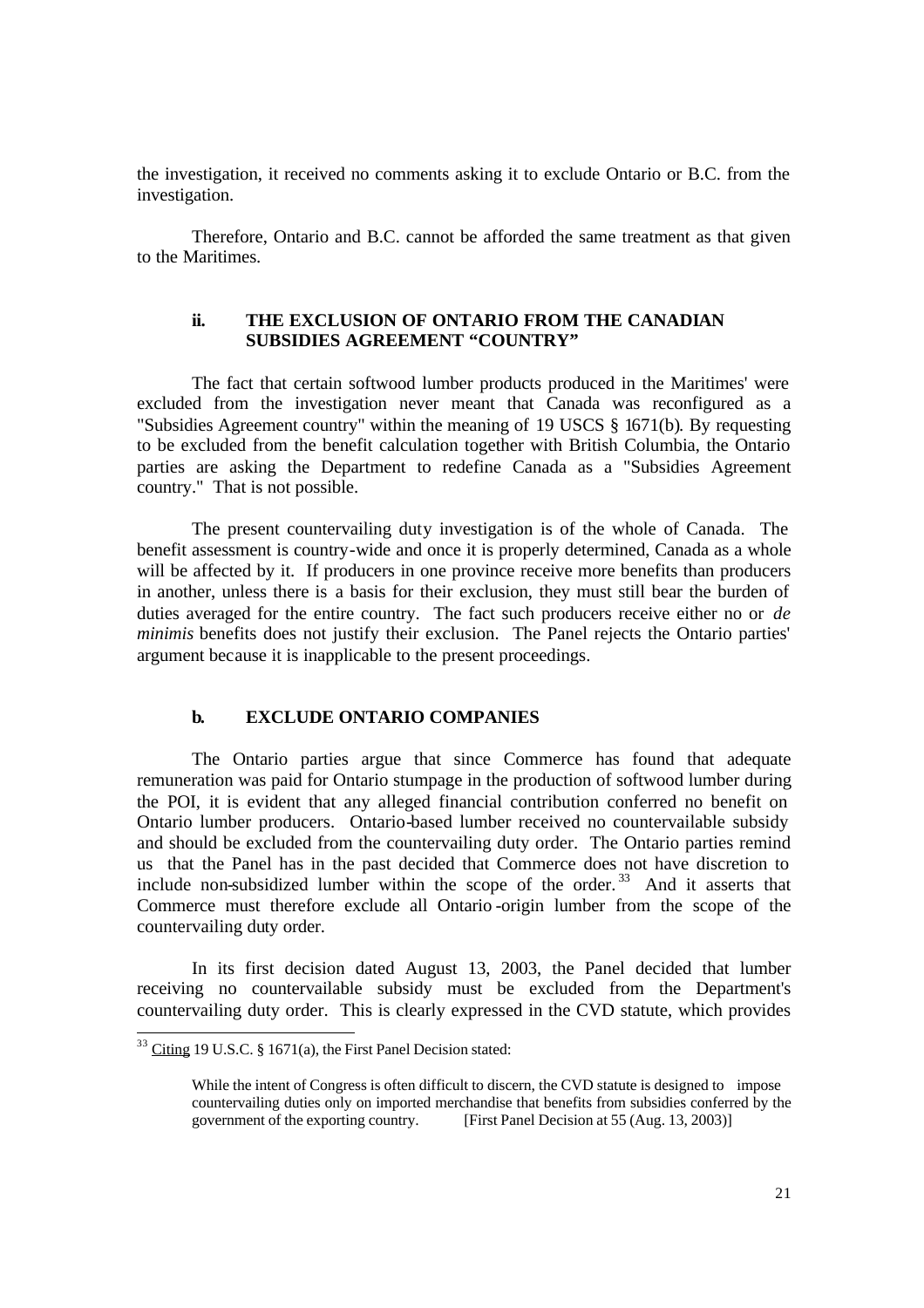for the imposition of countervailing duties only on imported merchandise that benefits from subsidies conferred by the government of the exporting country. See 19 U.S.C. §  $1671(a).^{34}$ 

The Department's calculation of Ontario's *de minimis* benefit reveals that Ontario sourced lumber received no countervailable subsidy. Therefore, the sales of companies whose product did not receive or use a subsidy should be excluded from the countervailing duty order.

The Ontario parties ask the Panel to order the Department to grant exclusions from the order to companies whose Ontario "input source" was unsubsidized. They argue that companies which source their timber entirely from Ontario Crown stumpage did not receive a subsidy because the Ontario countervailing duty rate as determined by the Department is *de minimis*.

This Panel has previously observed that the Department's regulations clearly contemplate that individual companies may be excluded from the CVD order if their company exclusion requests are granted. See 19 C.F.R. § 351.204(e)(4). Once such companies have been excluded, the Department has discretion to decide how to treat their sales. See First Decision of the Panel at 84-85. In the past, the Department has determined that the statute mandates that sales of companies that have been found not to use the subsidy must be disregarded in the denominator of the countervailing duty rate calculation because the absence of benefit received is reflected in the numerator. Id.

Since the Ontario parties have standing to request this exclusion, the Panel directs the Department to grant exclusions from the order to companies whose Ontario "input

 $\overline{a}$ 

Countervailing duties imposed

(a) General rule. If--

(1) the administering authority determines that the government of a country or any public entity within the territory of a country is providing, directly or indirectly, a countervailable subsidy with respect to the manufacture, production, or export of a class or kind of merchandise imported, or sold (or likely to be sold) for importation, into the United States, and

(2) in the case of merchandise imported from a Subsidies Agreement country, the Commission determines that--

(A) an industry in the United States--

- (i) is materially injured, or
- (ii) is threatened with material injury, or

 (B) the establishment of an industry in the United States is materially retarded, by reason of imports of that merchandise or by reason of sales (or the likelihood of sales) of that merchandise for importation, then there shall be imposed upon such merchandise a countervailing duty, in addition to any other duty imposed, equal to the amount of the net countervailable subsidy. For purposes of this subsection and section 705(b)(1)  $[19$  USCS § 1671d(b)(1)], a reference to the sale of merchandise includes the entering into of any leasing arrangement regarding the merchandise that is equivalent to the sale of the merchandise.

[19 U.S.C. § 1671(a)]

 $34$  19 U.S.C. § 1671 provides: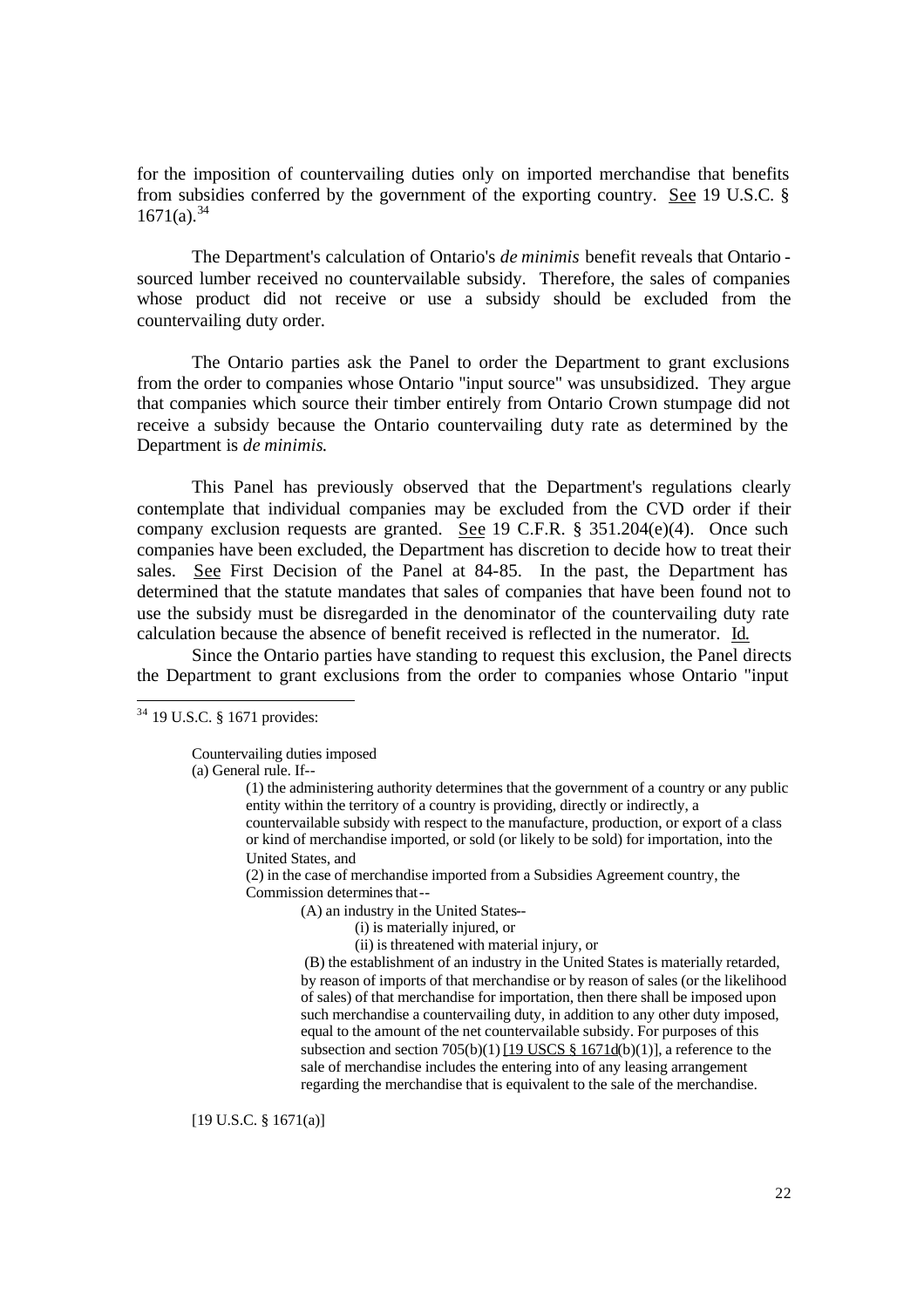source" was unsubsidized. In accordance with the Panel's previous decision, the Panel further directs the Department to ensure that the numerator matches with the denominator, and to exclude sales that have been found not to be subsidized from the denominator of its benefit/countervailing duty rate calculations.

## **X. PROFIT IN ONTARIO**

In our Second Remand Decision, this Panel directed the Department to "examine" the issue of log-seller profit in Ontario. We further stated that "If the Department determines that it is appropriate to use a surrogate profit figure from some other province, it is directed to explain its choice". In its Remand Determination, Commerce suggests that the Panel was merely suggesting that the Department "examine" or "consider" the issue. However, in the context of our Second Remand Decision, it is clear from the Panel's analysis that we intended that an adjustment was necessary to make the proper comparison between private stumpage and public stumpage, the end goal of the log benchmark exercise.

Commerce seems to recognize this, but insists that:

It is not, however, consistent with market principles to make an additional *adjustment* to also account for any profit associated with the private land owner because the result would be a price for private stumpage sales less any profit earned on such sales. <sup>35</sup>

The Panel cannot fathom what "market principles" Commerce has in mind. However, an adjustment for any profit associated with the private landowner is exactly what the Panel thought it had ordered, and which it again directs.

#### **XI. BRITISH COLUMBIA**

The Petitioner argues that Commerce's calculation of the benchmark prices in British Columbia is not supported by substantial evidence. First, Petitioner claims that the log sales used to calculate the benchmarks for the interior of British Columbia, and the import transactions used were so few in number, that they cannot be consistent with market principles. It points to the fact that under Commerce's calculations, resulting benchmarks are lower than average interior harvesting costs. The Coalition concludes that the resulting benchmarks are so much lo wer than Crown stumpage that they cannot be consistent with market principles.

The Department, in its briefs, has not commented on this position.

<sup>&</sup>lt;sup>35</sup> Third Remand Determination at 12 (Jan. 24, 2005).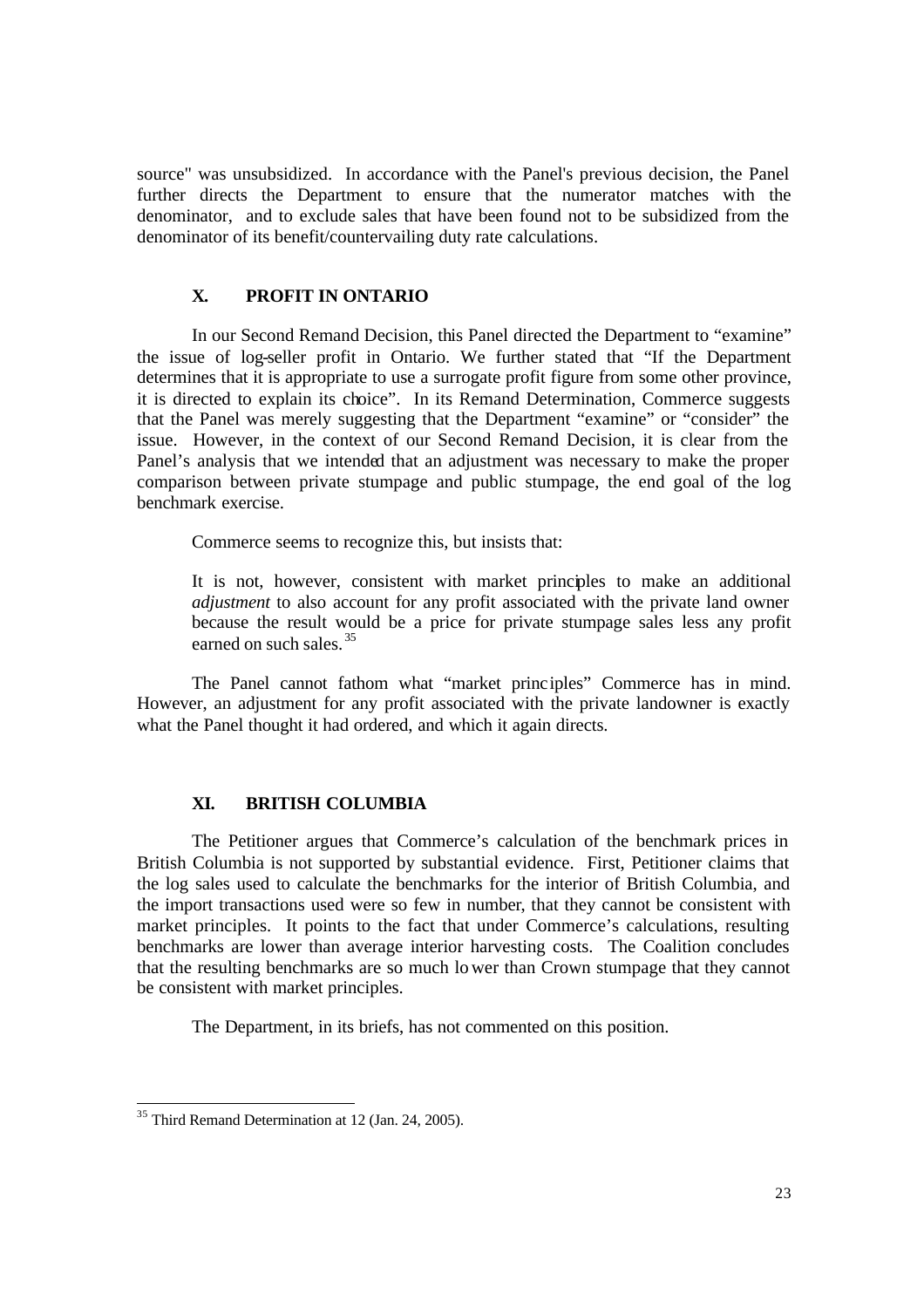Canada, for its part, argues that the methodology and data sets used by Commerce in British Columbia should not be reviewed by the Panel at this time as Petitioner's contentions in this regard have been argued before this Panel and are, in effect, "law of the case" at this time.<sup>3</sup>  $\overline{a}$ 

The Department, notwithstanding the limited data available, has followed its stated methodology in determining the B.C. benchmark prices. Therefore, in view of the deference owed to the Department, the calculations for British Columbia are sustained.

#### **XII. COUNTRYWIDE CALCULATIONS**

The GOC argues that the Department must calculate a net countervailable stumpage benefit adding both positive and negative (independently weight-averaged) provincial benefit rates to calculate the country-wide rate. It complains because the Department is treating B.C.'s negative benefit contribution to the country-wide calculation as zero and asserts that counting a negative benefit as such does not amount to offsetting. The GOC asserts that it is only asking for a valuation of the "good" that each province provides, in accordance with the "market conditions" under which that good is provided; that it just wants an accurate calculation of whether there is, in this aggregate investigation, adequate remuneration for stumpage in Canada and therefore, any benefit at all.

Commerce responds by saying that the GOC is seeking nothing more than an impermissible offset: a credit for transactions that did not provide a subsidy benefit. Such an adjustment is impermissible under the statute and is inconsistent with the Department's practice. Accounting for it would be at odds with the purpose of a benefit inquiry. In support, it cites the Preamble to Countervailing Duties; Final Rule notes, which provide:

[I]f there is a financial contribution and a firm pays less for an input than it would otherwise pay in the absence of that financial contribution (or receives revenues beyond the amount it otherwise would earn), **that is the end of the inquiry insofar as the benefit element is concerned.** 

63 Fed. Reg. 65348, 65361 (Nov. 25, 1998). (emphasis added)

 $\overline{a}$ 

Commerce adds that 19 U.S.C. § 1677(6) provides an exclusive list of permissible offsets and offsetting the benefit calculated with the "negative" benefit is not consistent with the statute. The Panel agrees. Following the same line of reasoning explained in sections VIII and IX, the Panel affirms the Department's determination to count B.C.'s benefit as zero. Softwood lumber produced in B.C. did not receive a benefit, and this must be reflected in the country-wide benefit calculation. Deducting the difference

<sup>&</sup>lt;sup>36</sup> Petitioner does not, at this time, point to other information in the record for either the interior or coast which would make for a more "robust" data base.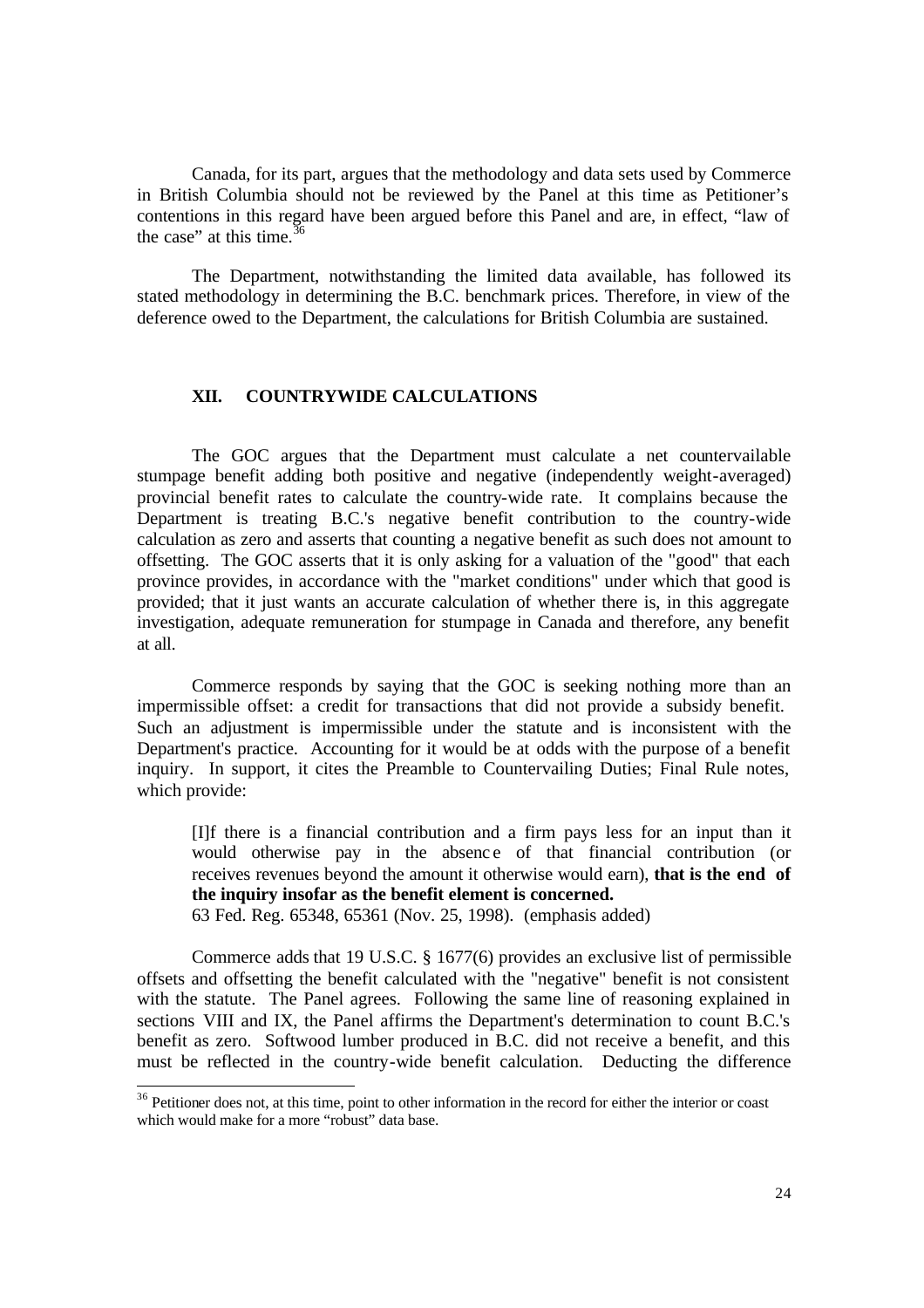between private market rates and Crown stumpage rates received by B.C. in the benefit calculation would amount to an impermissible offset.

## **XIII. OTHER PARTIES**

Briefs have been filed before this Panel by two private parties. One of these, Canfor Corporation (and its subsidiaries) seeks review of the Department's rulings in its expedited review of under this Countervailing Duty order. Notwithstanding that the same order is involved in this case, and that Canfor had requested exclusion from the order, the Panel does not have jurisdiction to review the related proceeding.

The other party which has filed a brief in this proceeding is Anderson Wholesale, Inc. Anderson is an importer of used railroad ties. In our First Decision we determined that old used railroad ties should be excluded from the CVD order.<sup> $37$ </sup> In its First Remand Determination, the Department agreed, and stated:

…we will instruct the CBP that used railroad ties… (and other old wood) is excluded from the CVD order...<sup>38</sup>

Anderson now claims that Commerce has refused to implement this decision on the grounds that the Panel did not affirm the Remand Determination with regard to used railroad ties. The Panel does not understand why the Remand Determination needed affirming, given that the Department accepted our view. Therefore, notwithstanding that the question of the implementing of the Determination may have come up in the context of an expedited review, to the extent that Commerce is waiting for the Panel to affirm its First Remand Determination in this regard, the Panel does so affirm Commerce's determination, namely that used railroad ties be excluded from the CVD order.

## **XIV. MATCHING THE NUMERATORS TO THE DENOMINATORS OF ITS SUBSIDY CALCULATIONS**

The GOC states that the Department has not matched the numerators to the denominators of in its countervailing duty rate calculations.

It points out that even though the Panel has stated that the denominator must include what is in the numerator, when the Department removed the sales of excluded companies from the denominator, it left the alleged benefit in the numerator. Thus, the Department is not including in the denominator all that it is including in the numerator. Commerce also used denominators that excluded sawmills' co-products and "residual" product shipments, even though uncontroverted record evidence confirms that the alleged benefit in the numerator applied to all production of recipient firms. The GOC requests the correction of these calculation errors.

 $37$  Decision on First Remand at 58 (Aug. 13, 2003).

<sup>38</sup> First Remand Determination at 26 (Jan. 12, 2004).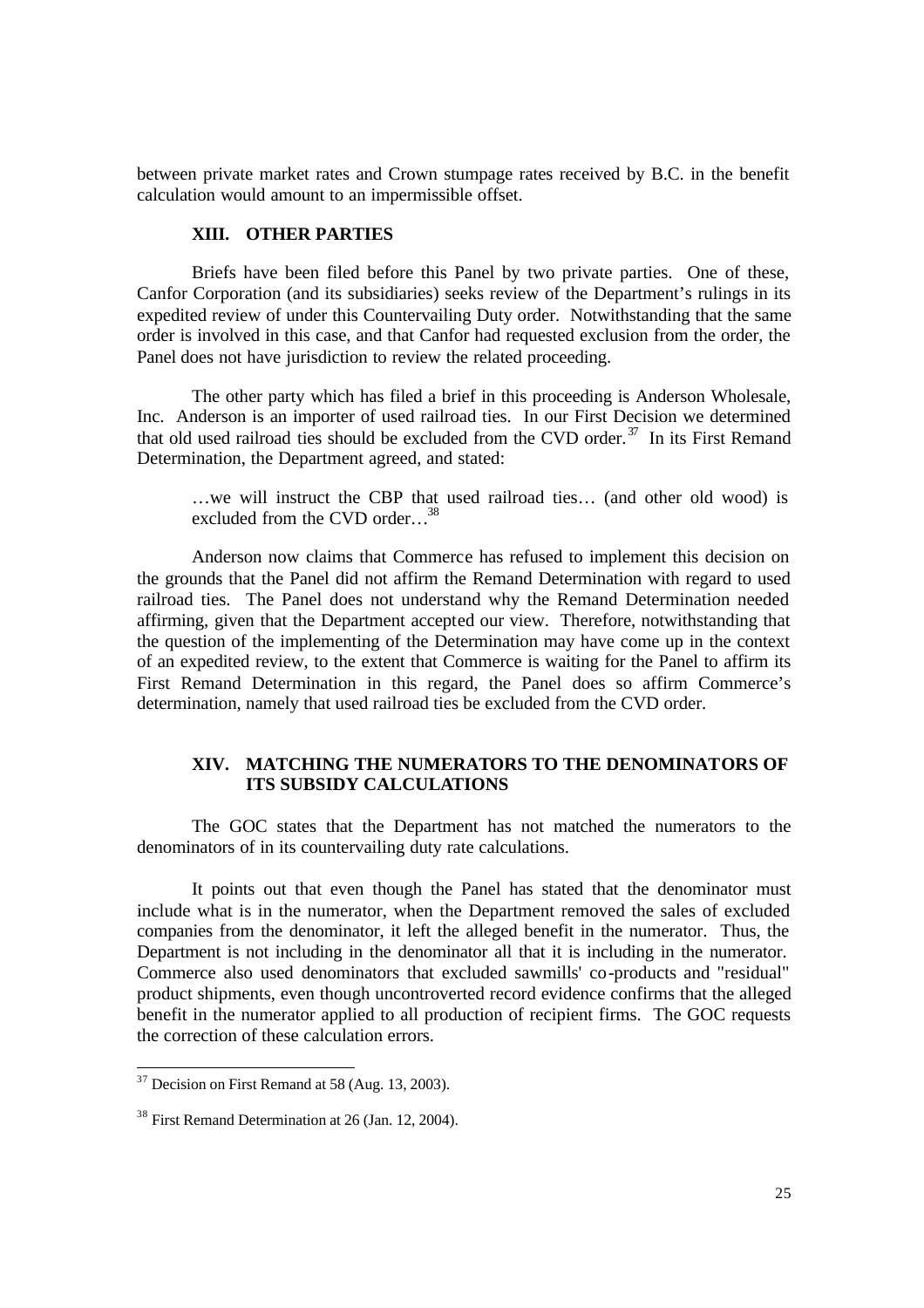The Panel reaffirms its previous directions to the Department instructing it to match the numerators to the denominators in its countervailing duty rate calculations.

#### **XV. REMAND ORDERS**

1. The Department is directed, subject to the conditions set forth at the end of Section V of this opinion, to reopen the record for the limited purpose of developing price information for sales reported by syndicates in the Province of Québec, and to verify such information to the extent it feels appropriate. The Department is directed to grant sufficient time to accomplish this task, and to recalculate the Québec benchmarks including this price information.

2. The Department is directed to recalculate the profit earned by log sellers in Québec starting with a blended price combining both private logs and imported logs.

3. The Department is directed to grant exclusions from the countervailing duty order to sales by Ontario companies for which the "input source" was unsubsidized, and to exclude those sales from the denominator of its benefit/countervailing duty rate calculations.

4. The Department is directed to include in its calculations for Ontario, the profit earned by private log sellers.

5. The Department is directed to match the numerators to the denominators of its countervailing duty rate calculations.

The Department is to issue its remand determination within 45 days of this decision or within 45 days of the receipt of information obtained pursuant to the reopening of the record.

Notwithstanding the clear intention of the Chapter 19 rules that the NAFTA binational panel process provide expeditious review of antidumping and countervailing determinations, the matter before this Panel has been subjected to repeated Panel review and Department of Commerce redeterminations. The current proceeding is this Panel's fourth review. Measured from the Department's Final Determination of April 2, 2002, the matter has been under review for over three years. The Panel calls upon the parties to resolve the issues in accordance with the Panel's orders without further delay. It is the Panel's hope that the current proceeding will be the last review.